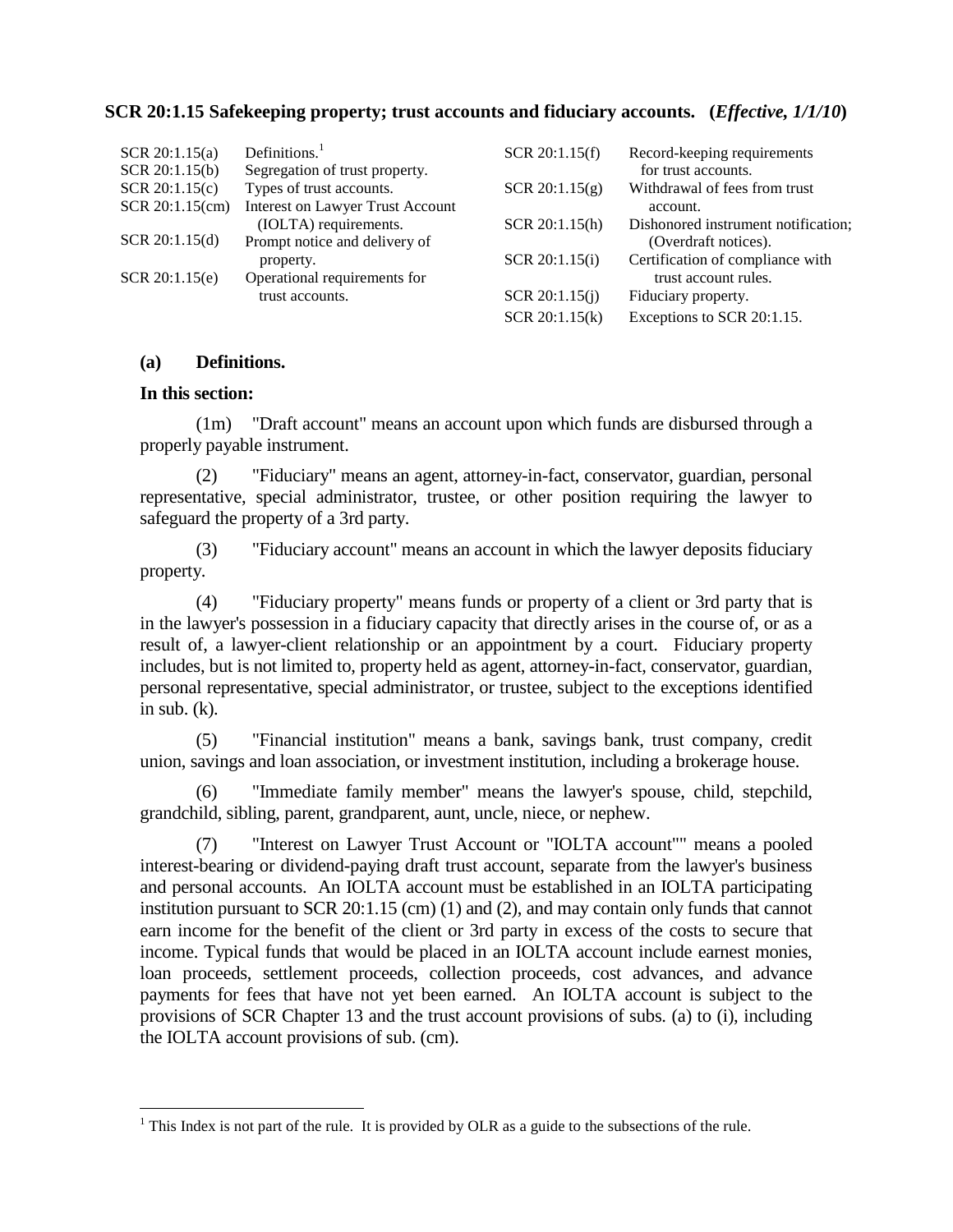(7m) "IOLTA participating institution" means a financial institution that voluntarily offers IOLTA accounts and certifies to WisTAF annually that it meets the IOLTA account requirements of SCR 20:1.15 (cm) (3) to (6) and that it reports overdrafts on draft trust accounts and draft fiduciary accounts of lawyers and law firms to the office of lawyer regulation, pursuant to the financial institution's agreements with those lawyers and law firms. WisTAF shall confirm the accuracy of the certifications and publish, at least annually, a list of IOLTA participating institutions.

(8) "Properly payable instrument" means an instrument that, if presented in the normal course of business, is in a form requiring payment pursuant to the laws of this state.

(9) "Trust account" means an account in which the lawyer deposits trust property.

(10) "Trust property" means funds or property of clients or 3rd parties that is in the lawyer's possession in connection with a representation, which is not fiduciary property.

(11) "WisTAF" means the Wisconsin Trust Account Foundation, Inc.

# **(b) Segregation of trust property.**

(1) **Separate account.** A lawyer shall hold in trust, separate from the lawyer's own property, that property of clients and 3rd parties that is in the lawyer's possession in connection with a representation. All funds of clients and 3rd parties paid to a lawyer or law firm in connection with a representation shall be deposited in one or more identifiable trust accounts.

(2) **Identification of account.** Each trust account shall be clearly designated as a "Client Account," a "Trust Account," or words of similar import. The account shall be identified as such on all account records, including signature cards, monthly statements, checks, and deposit slips. An acronym, such as "IOLTA," "IOTA," or "LTAB," without further elaboration, does not clearly designate the account as a client account or trust account.

(3) **Lawyer funds.** No funds belonging to the lawyer or law firm, except funds reasonably sufficient to pay monthly account service charges, may be deposited or retained in a trust account.

(4) **Unearned fees and cost advances.** Except as provided in par. (4m), unearned fees and advanced payments of fees shall be held in trust until earned by the lawyer, and withdrawn pursuant to sub. (g). Funds advanced by a client or 3rd party for payment of costs shall be held in trust until the costs are incurred.

(4m) **Alternative protection for advanced fees.** A lawyer who accepts advanced payments of fees may deposit the funds in the lawyer's business account, provided that a court of competent jurisdiction must ultimately approve the lawyer's fee, or that the lawyer complies with each of the following requirements:

a. Upon accepting any advanced payment of fees pursuant to this subsection, the lawyer shall deliver to the client a notice in writing containing all of the following information:

1. the amount of the advanced payment;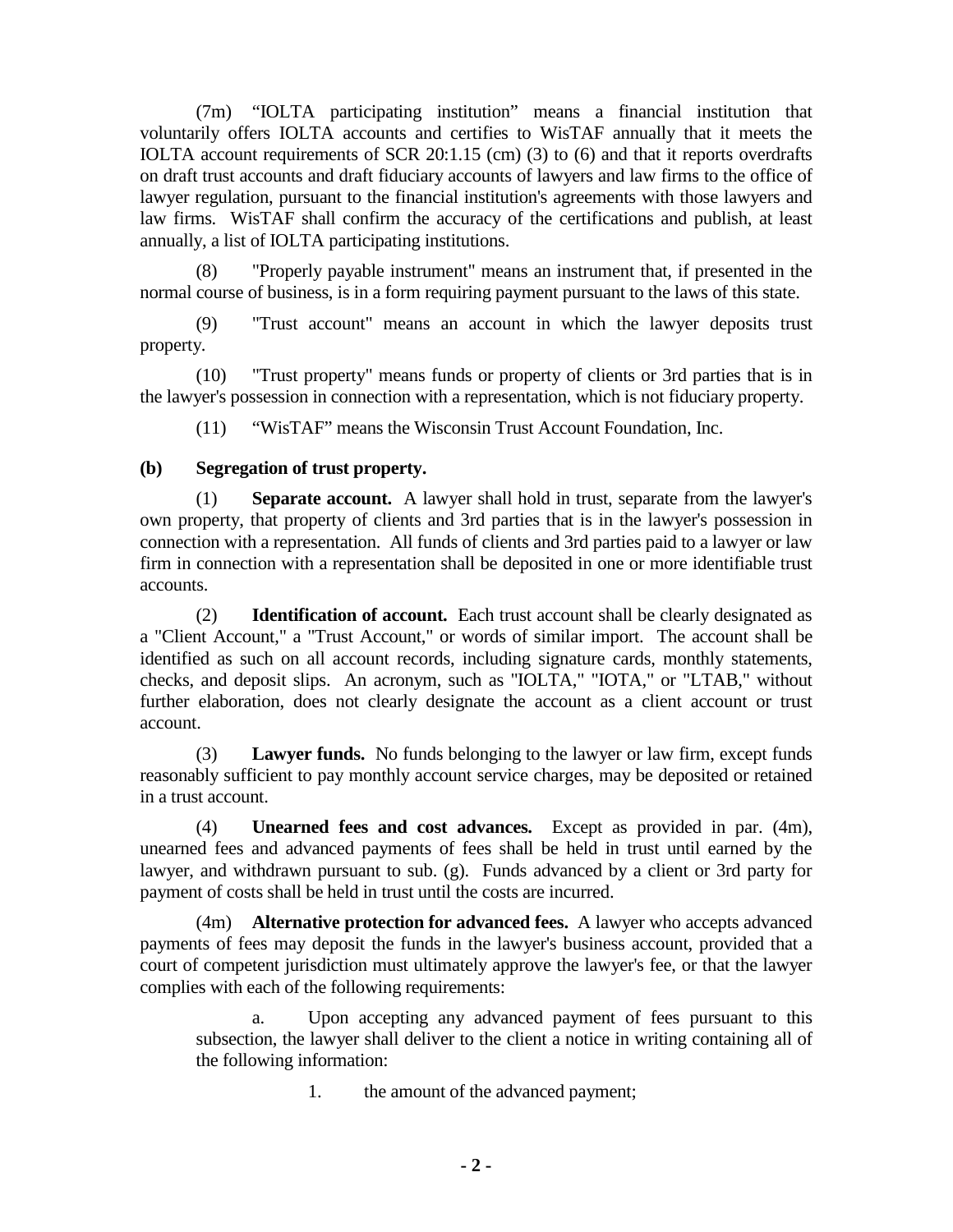2. the basis or rate of the lawyer's fee;

3. any expenses for which the client will be responsible;

4. that the lawyer has an obligation to refund any unearned advanced fee, along with an accounting, at the termination of the representation;

5. that the lawyer is required to submit any dispute about a requested refund of advanced fees to binding arbitration within 30 days of receiving a request for such a refund; and

6. the ability of the client to file a claim with the Wisconsin lawyers' fund for client protection if the lawyer fails to provide a refund of unearned advanced fees.

b. Upon termination of the representation, the lawyer shall deliver to the client in writing all of the following:

> 1. a final accounting, or an accounting from the date of the lawyer's most recent statement to the end of the representation, regarding the client's advanced fee payment with a refund of any unearned advanced fees;

> 2. notice that, if the client disputes the amount of the fee and wants that dispute to be submitted to binding arbitration, the client must provide written notice of the dispute to the lawyer within 30 days of the mailing of the accounting; and

> 3. notice that, if the lawyer is unable to resolve the dispute to the satisfaction of the client within 30 days after receiving notice of the dispute from the client, the lawyer shall submit the dispute to binding arbitration.

c. Upon timely receipt of written notice of a dispute from the client, the lawyer shall attempt to resolve that dispute with the client, and if the dispute is not resolved, the lawyer shall submit the dispute to binding arbitration with the State Bar Fee Arbitration Program or a similar local bar association program within 30 days of the lawyer's receipt of the written notice of dispute from the client.

d. Upon receipt of an arbitration award requiring the lawyer to make a payment to the client, the lawyer shall pay the arbitration award within 30 days, unless the client fails to agree to be bound by the award of the arbitrator.

(6) **Trust property other than funds.** Unless the client otherwise directs in writing, a lawyer shall keep securities in bearer form in a safe deposit box at a financial institution authorized to do business in Wisconsin. The safe deposit box shall be clearly designated as a "Client Account" or "Trust Account." The lawyer shall clearly identify and appropriately safeguard other property of a client or 3rd party.

(7) **Multi-jurisdictional practice.** If a lawyer also licensed in another state is entrusted with funds or property in connection with a representation in the other state, the provisions of this rule shall not supersede the applicable rules of the other state.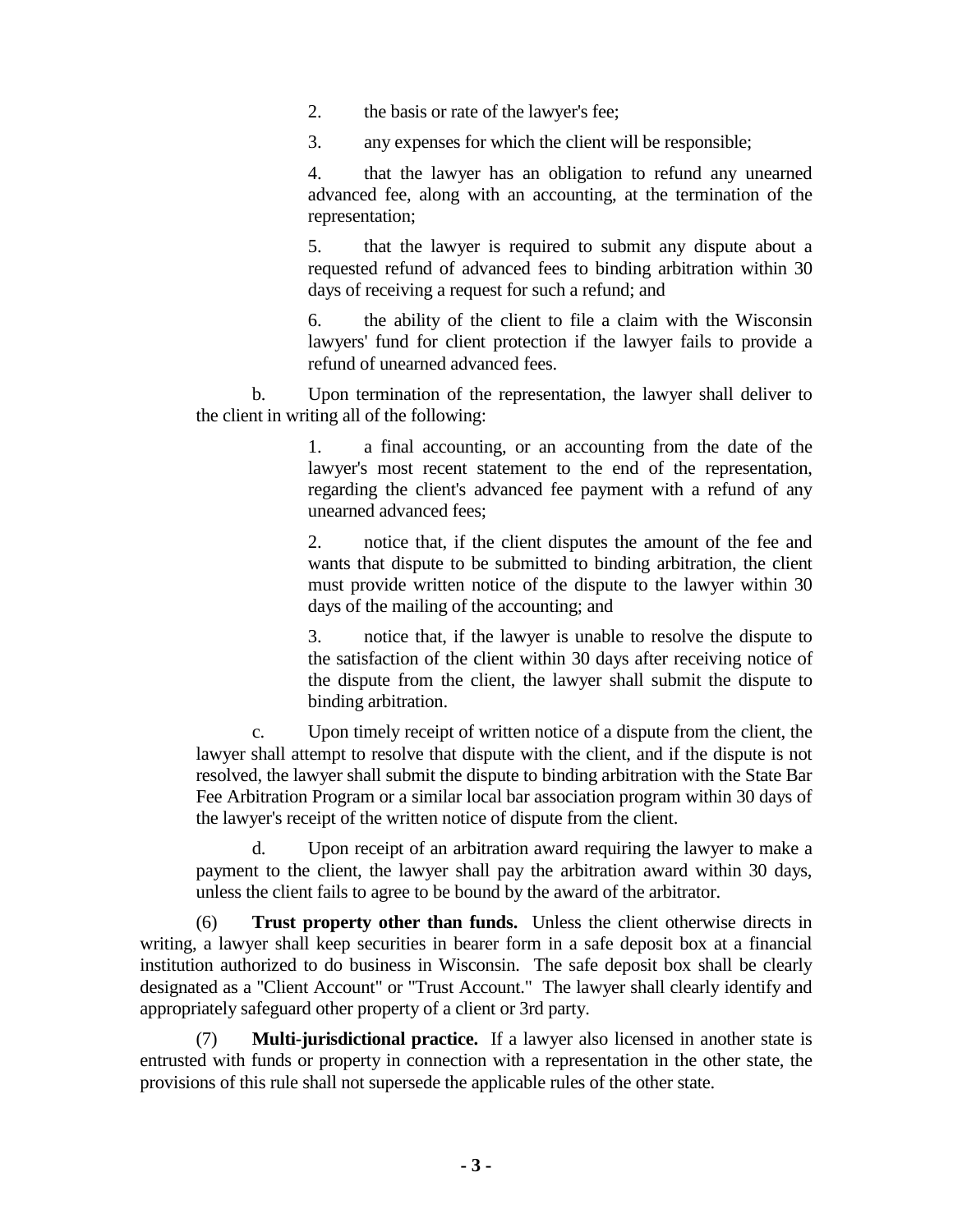## **(c) Types of trust accounts.**

(1) **IOLTA accounts.** A lawyer or law firm who receives client or 3rd-party funds that the lawyer or law firm determines to be nominal in amount or that are expected to be held for a short period of time such that the funds cannot earn income for the benefit of the client or 3rd party in excess of the costs to secure that income, shall maintain a pooled interest-bearing or dividend-paying draft trust account in an IOLTA participating institution.

(2) **Non-IOLTA accounts.** A lawyer or law firm who receives client or 3rdparty funds that the lawyer or law firm determines to be capable of earning income for the benefit of the client or 3rd party shall maintain an interest-bearing or dividend-paying non-IOLTA trust account. A non-IOLTA trust account shall be established as any of the following:

a. a separate interest-bearing or dividend-paying trust account maintained for the particular client or 3rd party, the interest or dividends on which shall be paid to the client or 3rd party, less any transaction costs;

b. a pooled interest-bearing or dividend-paying trust account with subaccounting by the financial institution, the lawyer, or the law firm that will provide for computation of interest or dividends earned by each client's or 3rd party's funds and the payment of the interest or dividends to the client or 3rd party, less any transaction costs;

c. an income-generating investment vehicle selected by the client and designated in specific written instructions from the client or authorized by a court or other tribunal, on which income shall be paid to the client or 3rd party or as directed by the court or other tribunal, less any transaction costs;

d. an income generating investment vehicle selected by the lawyer to protect and maximize the return of funds in a bankruptcy estate, which investment vehicle is approved by the trustee in bankruptcy and by a bankruptcy court order, consistent with 11 U.S.C. § 345; or

e. a draft account or other account that does not bear interest or pay dividends because it holds funds the lawyer has determined are not eligible for deposit in an IOLTA account because they are neither nominal in amount nor expected to be held for a short term such that the funds cannot earn income for the client or 3rd party in excess of the costs to secure the income, provided that such account has been designated in specific written instructions from the client or 3rd party.

(3) **Selection of account.** In deciding whether to use the account specified in par. (1) or an account or investment vehicle specified in par. (2), a lawyer shall determine, at the time of the deposit, whether the client or 3rd party funds could be utilized to provide a positive net return to the client or 3rd party by taking into consideration all of the following:

a. the amount of interest, dividends, or other income that the funds would earn or pay during the period the funds are expected to be on deposit;

b. the cost of establishing and administering a non-IOLTA trust account, including the cost of the lawyer's services and the cost of preparing any tax reports required for income accruing to a client's or 3rd party's benefit;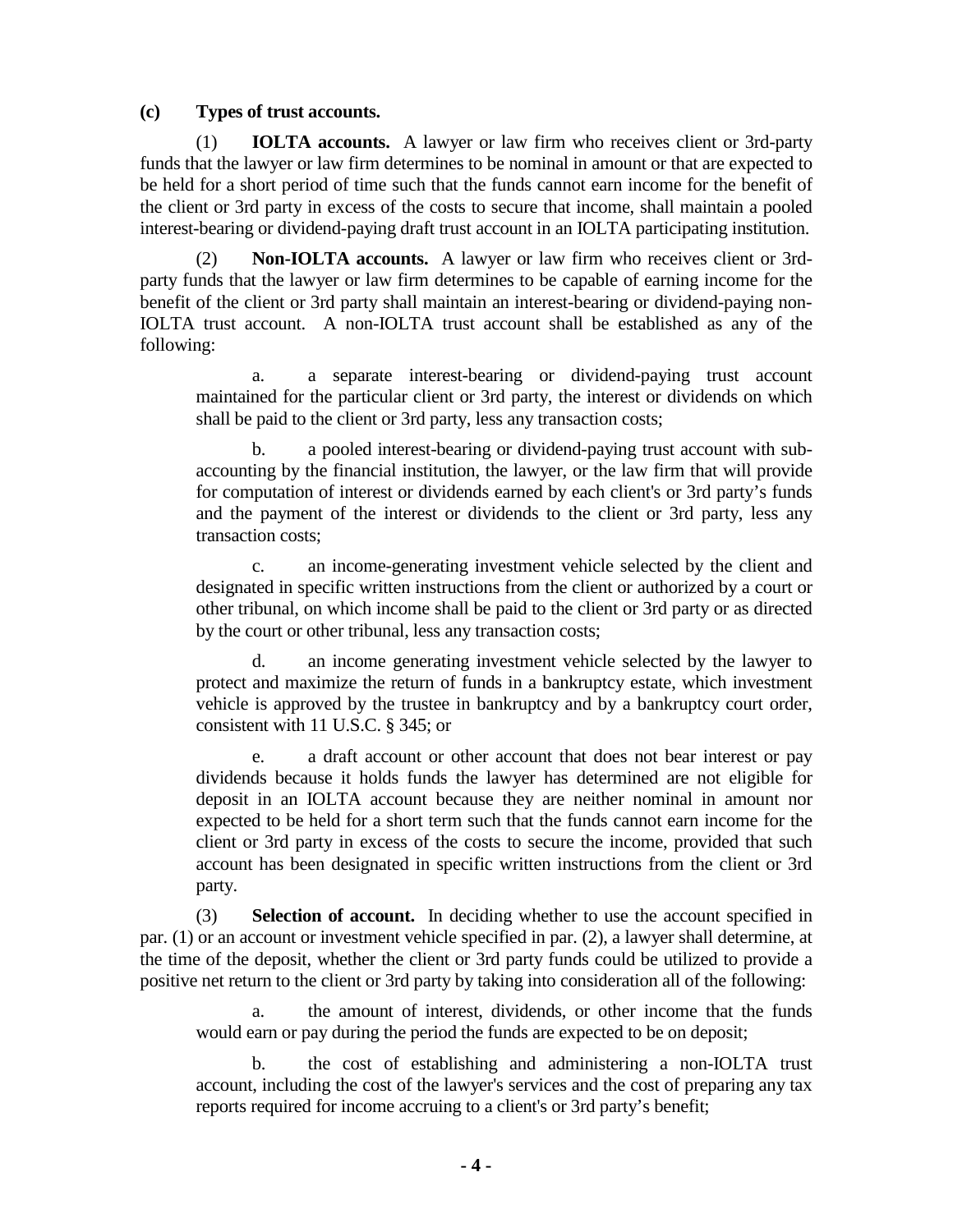c. the capability of the financial institution, lawyer, or law firm to calculate and pay interest, dividends, or other income to individual clients or 3rd parties; and

d. any other circumstance that affects the ability of the client's or 3rd party's funds to earn income in excess of the costs to secure such income for the client or 3rd party.

(4) **Professional judgment.** The determination whether funds to be invested could be utilized to provide a positive net return to the client or 3rd party rests in the sound judgment of the lawyer or law firm. If a lawyer acts in good faith in making this determination, the lawyer is not subject to any charge of ethical impropriety or other breach of the Rules of Professional Conduct.

## **(cm) Interest on Lawyer Trust Account (IOLTA) requirements.**

An IOLTA account must meet the following requirements:

(1) **Location.** An IOLTA account shall be held in an IOLTA participating institution that shall comply with location requirements of sub. (e) (1).

## (2) **Certification by IOLTA participating institutions.**

a. Each IOLTA participating institution shall certify to WisTAF annually that the financial institution meets the requirements of sub. (cm) (3) to (6) for IOLTA accounts and that it reports overdrafts on draft trust accounts and draft fiduciary accounts of lawyers and law firms to the office of lawyer regulation, pursuant to the institution's agreements with those lawyers and law firms. WisTAF shall by rule adopted under SCR 13.03 (1) establish the date by which IOLTA participating institutions shall certify their compliance.

b. WisTAF shall confirm annually, by a date established by WisTAF by rule adopted under SCR 13.03 (1), the accuracy of a financial institution's certification under sub. (cm) (2) a. by reviewing one or more of the following:

1. the IOLTA comparability rate information form submitted by the financial institution to WisTAF;

2. rate and product information published by the financial institution; and

3. other publicly or commercially available information regarding products and interest rates available at the financial institution.

c. WisTAF shall publish annually, no later than the date on which the state bar mails annual dues statements to members of the bar, a list of all financial institutions that have certified, and have been confirmed by WisTAF as IOLTA participating institutions. WisTAF shall update the published list located on its website to add newly confirmed IOLTA participating institutions and to remove financial institutions that WisTAF cannot confirm as IOLTA participating institutions.

d. Prior to removing any financial institution from the list of IOLTA participating institutions or failing to include any financial institution on the list of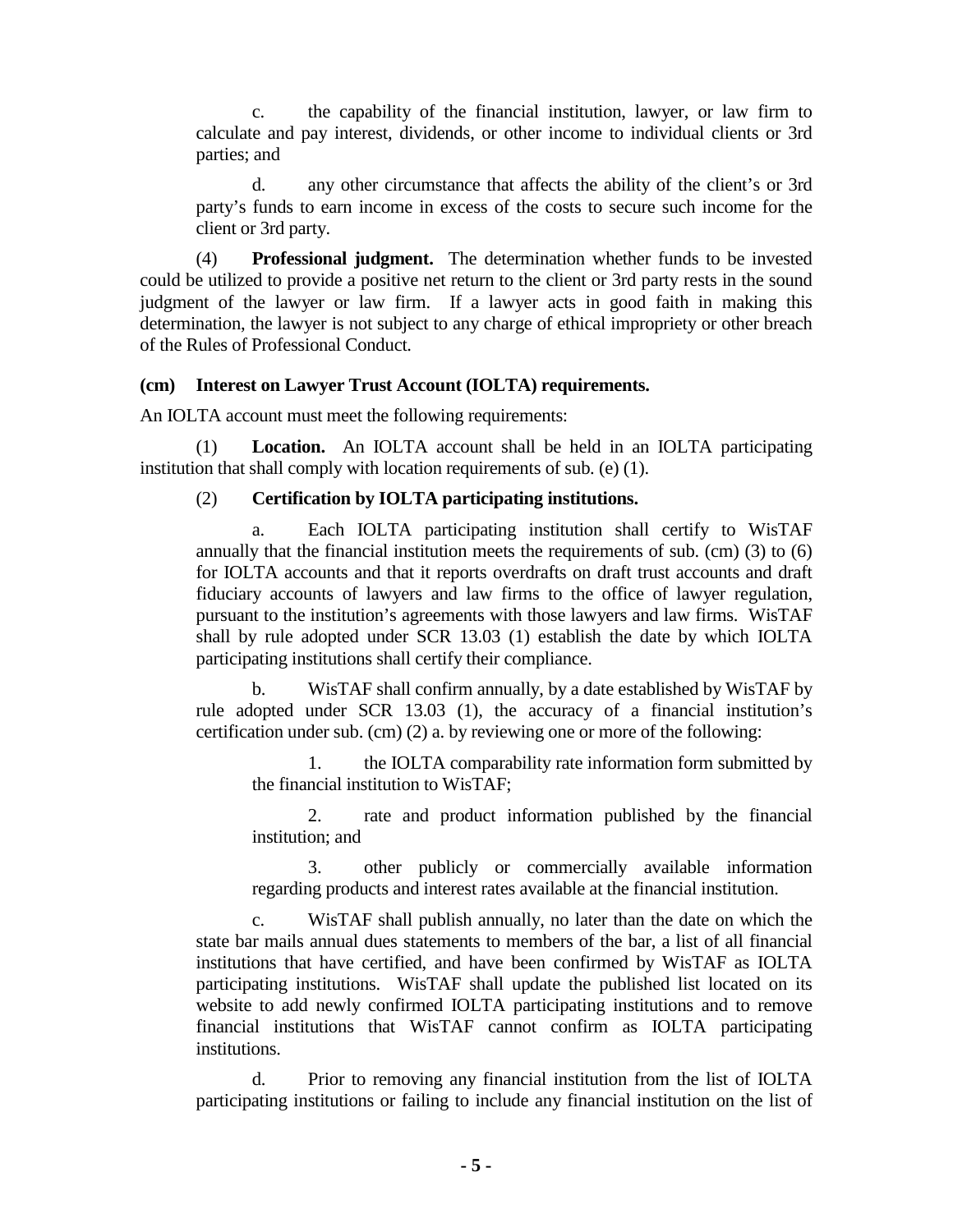IOLTA participating institutions, WisTAF shall first provide the financial institution with notice and sufficient time to respond. In the event a financial institution is removed from the list of IOLTA participating institutions, WisTAF shall notify the office of lawyer regulation and provide that office with a list of the lawyers and law firms maintaining IOLTA accounts at that financial institution. The office of lawyer regulation shall notify those lawyers and law firms of the removal of the financial institution from the list, and provide time for those lawyers and law firms to move their IOLTA accounts to an IOLTA participating institution.

e. Lawyers and law firms shall be entitled to rely on the most recently published list of IOLTA participating institutions for purposes of compliance with sub. (c) (1), except when the office of lawyer regulation notifies the lawyer or law firm of removal, in accordance with sub. (cm) (2) d.

## (3) **Insurance and safety requirements.**

a. An IOLTA participating institution shall comply with the insurance and safety requirements of sub. (e) (2).

b. A repurchase agreement utilized for an IOLTA account may be established only at an IOLTA participating institution deemed to be "wellcapitalized" or "adequately capitalized" as defined by applicable federal statutes and regulations.

c. An open-end money market fund utilized for an IOLTA account may be established only at an IOLTA participating institution in a fund that holds itself out as a money market fund as defined under the Investment Act of 1940 and, at the time of investment, has total assets of at least \$250,000,000.

# (4) **Income requirements.**

a. **Beneficial owner.** The interest or dividends accruing on an IOLTA account, less any allowable reasonable fees, as allowed under par. (5), shall be paid to WisTAF, which shall be considered the beneficial owner of the earned interest or dividends, pursuant to SCR Chapter 13.

b. **Interest and dividend requirements.** An IOLTA account shall bear the highest non-promotional interest rate or dividend that is generally available to non-IOLTA customers at the same branch or main office location when the IOLTA account meets or exceeds the same eligibility qualifications, if any, including a minimum balance, required at that same branch or main office location. In determining the highest rate or dividend available, the IOLTA participating institution may consider factors in addition to the IOLTA account balance that are customarily considered by the institution at that branch or main office location when setting interest rates or dividends for its customers, provided the institution does not discriminate between IOLTA accounts and accounts of non-IOLTA customers and that these factors do not include that the account is an IOLTA account. However, IOLTA participating institutions may voluntarily choose to pay higher rates.

c. **IOLTA account.** An IOLTA participating institution may establish an IOLTA account as, or convert an IOLTA account to, any of the following types of accounts, assuming the particular financial institution at that branch or main office location offers these account types to its non-IOLTA customers, and the particular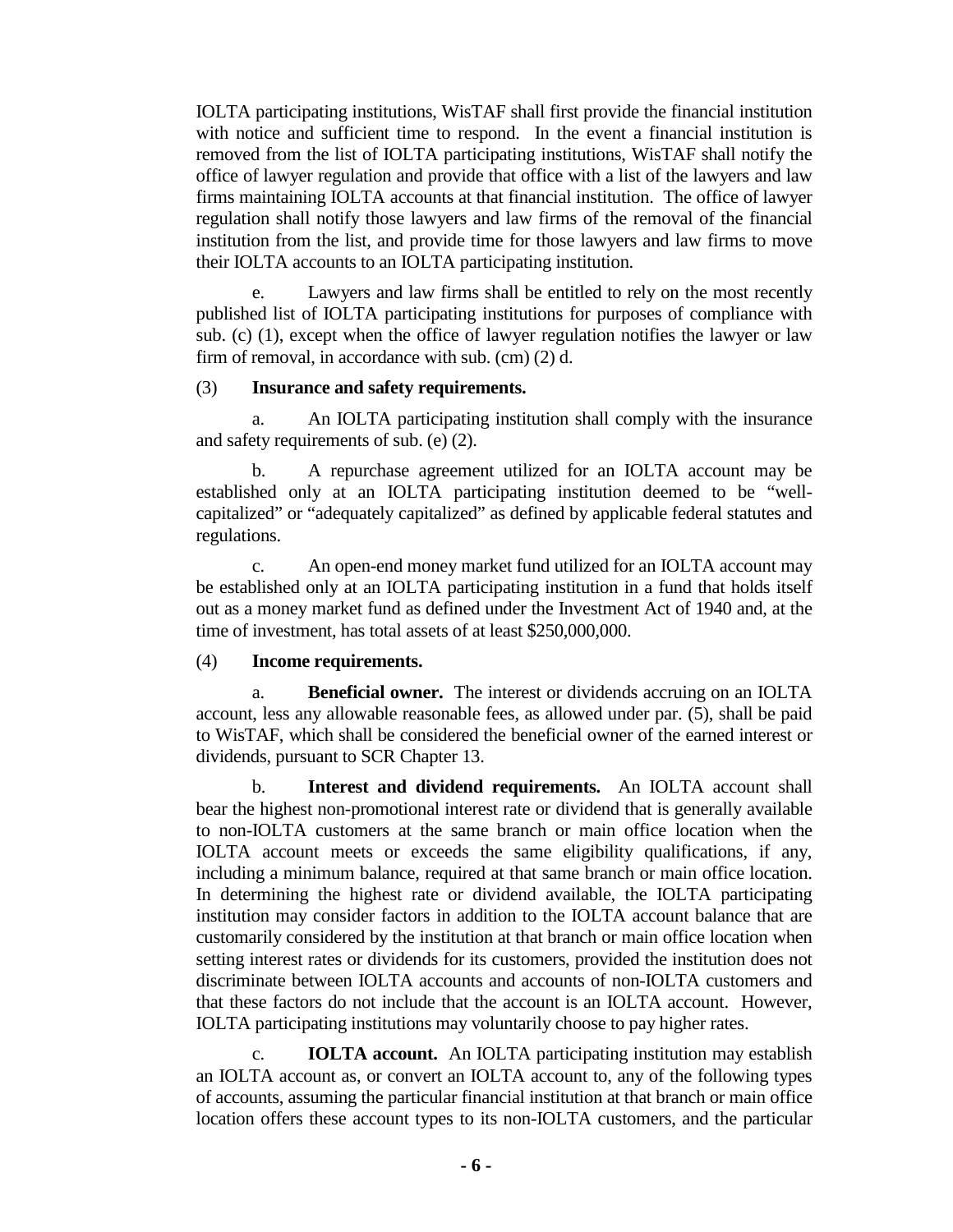IOLTA account meets the eligibility qualifications to be established as this type of account at the particular branch or main office location:

1. a business checking account with an automated or other automatic investment sweep feature into a daily financial institution repurchase agreement or open-end money market fund. A daily financial institution repurchase agreement must be invested in United States government securities. An open-end money market fund must consist solely of United States government securities or repurchase agreements fully collateralized by United States government securities, or both. In this subd. c. 1., "United States government securities" include securities of government- sponsored entities, such as, but not limited to, securities of, or backed by, the federal national mortgage association, the government national mortgage association, and the federal home loan mortgage corporation;

2. a checking account paying preferred interest rates, such as money market or indexed rates;

3. an interest-bearing checking account such as a negotiable order of withdrawal (NOW) account or business checking account with interest; and

4. any other suitable interest-bearing or dividend-paying account offered by the institution to its non-IOLTA customers.

## d. **Options for compliance***.*

1. An IOLTA participating institution may establish the comparable product for qualifying IOLTA accounts, subject to the direction of the lawyer or law firm; or,

2. an IOLTA participating institution may pay the highest nonpromotional interest rate or dividend, as defined in sub. (cm) (4) b., less any allowable reasonable fees charged in connection with the comparable highest interest rate or dividend product, on the IOLTA checking account in lieu of actually establishing the comparable highest interest rate or dividend product.

e. **Paying rates above comparable rates.** An IOLTA participating institution may pay a set rate above its comparable rates on the IOLTA checking account negotiated with WisTAF that is fixed over a period of time set by WisTAF, such as 12 months.

### (5) **Allowable reasonable fees on IOLTA accounts.**

- a. Allowable reasonable fees on an IOLTA account shall be as follows:
	- 1. per check charges;
	- 2. per deposit charges;
	- 3. fees in lieu of minimum balance;
	- 4. sweep fees;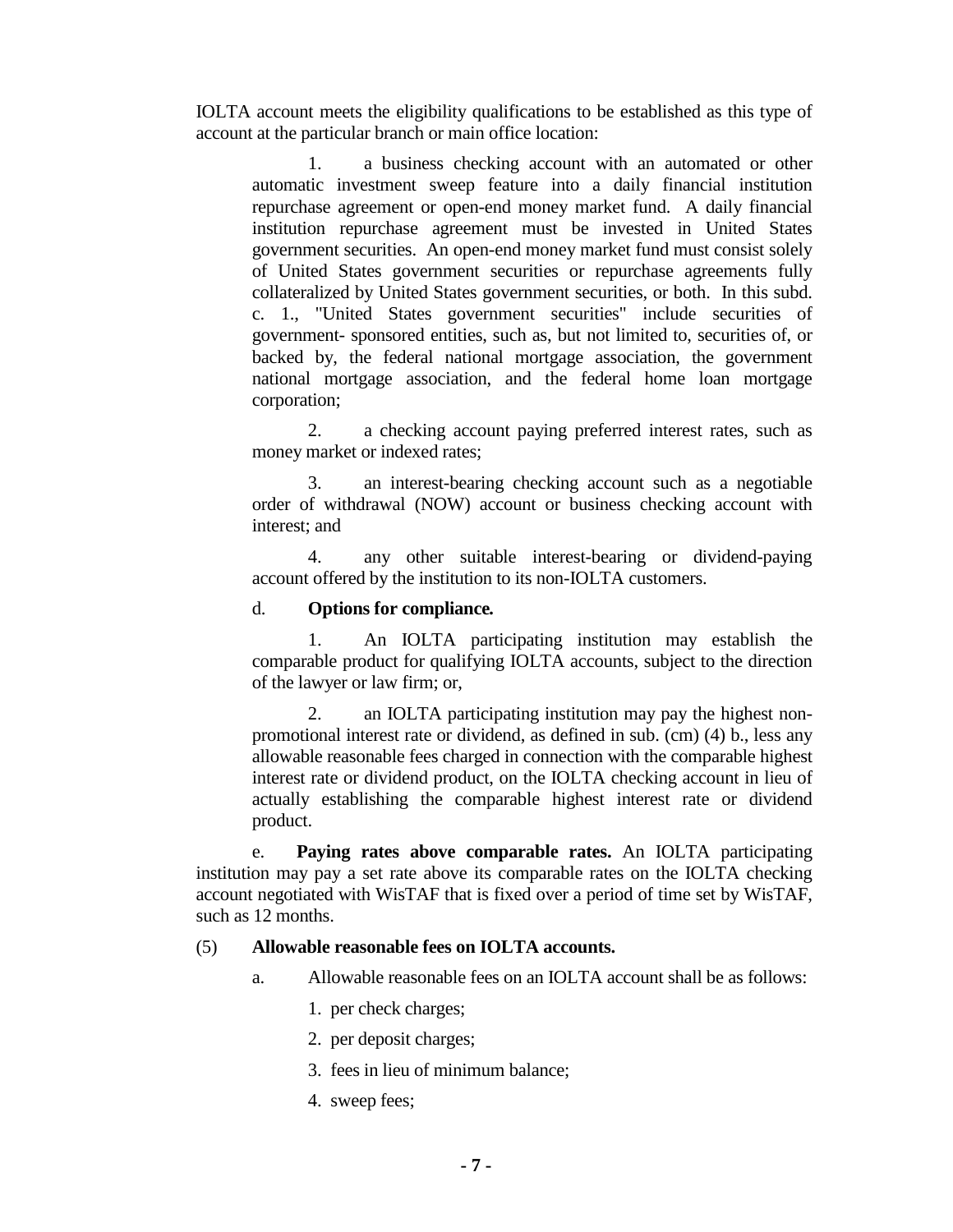5. an IOLTA administrative fee approved by WisTAF; and

6. federal deposit insurance fees.

b. Allowable reasonable fees may be deducted from interest earned or dividends paid on an IOLTA account, provided that such charges shall be calculated in accordance with an IOLTA participating institution's standard practice for non-IOLTA customers. Fees in excess of the interest earned or dividends paid on the IOLTA account for any month or quarter shall not be taken from interest or dividends of any other IOLTA accounts. No fees that are authorized under this subsection shall be assessed against or deducted from the principal of any IOLTA account. All other fees are the responsibility of, and may be charged to, the lawyer or law firm maintaining the IOLTA account. IOLTA participating institutions may elect to waive any or all fees on IOLTA accounts.

(6) **Remittance and reporting requirements.** A lawyer or law firm shall direct the IOLTA participating institution at which the lawyer or law firm's IOLTA account is located to do all of the following, on at least a quarterly basis:

a. Remit to WisTAF the interest or dividends, less allowable reasonable fees as allowed under par. (5), if any, on the average monthly balance in the account or as otherwise computed in accordance with the IOLTA participating institution's standard accounting practice.

b. Provide to WisTAF a remittance report showing for each IOLTA account the name of the lawyer or law firm for whose IOLTA account the remittance is sent, the rate and type of interest or dividend applied, the amount of allowable reasonable fees deducted, if any, the average account balance for the period for which the report is made, and the amount of remittance attributable to each IOLTA account.

c. Provide to the depositing lawyer or law firm a remittance report in accordance with the participating institution's normal procedures for reporting account activity to depositors.

d. Respond to reasonable requests from WisTAF for information needed for purposes of confirming the accuracy of an IOLTA participating institution's certification.

## **(d) Prompt notice and delivery of property.**

(1) **Notice and disbursement.** Upon receiving funds or other property in which a client has an interest, or in which the lawyer has received notice that a 3rd party has an interest identified by a lien, court order, judgment, or contract, the lawyer shall promptly notify the client or 3rd party in writing. Except as stated in this rule or otherwise permitted by law or by agreement with the client, the lawyer shall promptly deliver to the client or 3rd party any funds or other property that the client or 3rd party is entitled to receive.

(2) **Accounting.** Upon final distribution of any trust property or upon request by the client or a 3rd party having an ownership interest in the property, the lawyer shall promptly render a full written accounting regarding the property.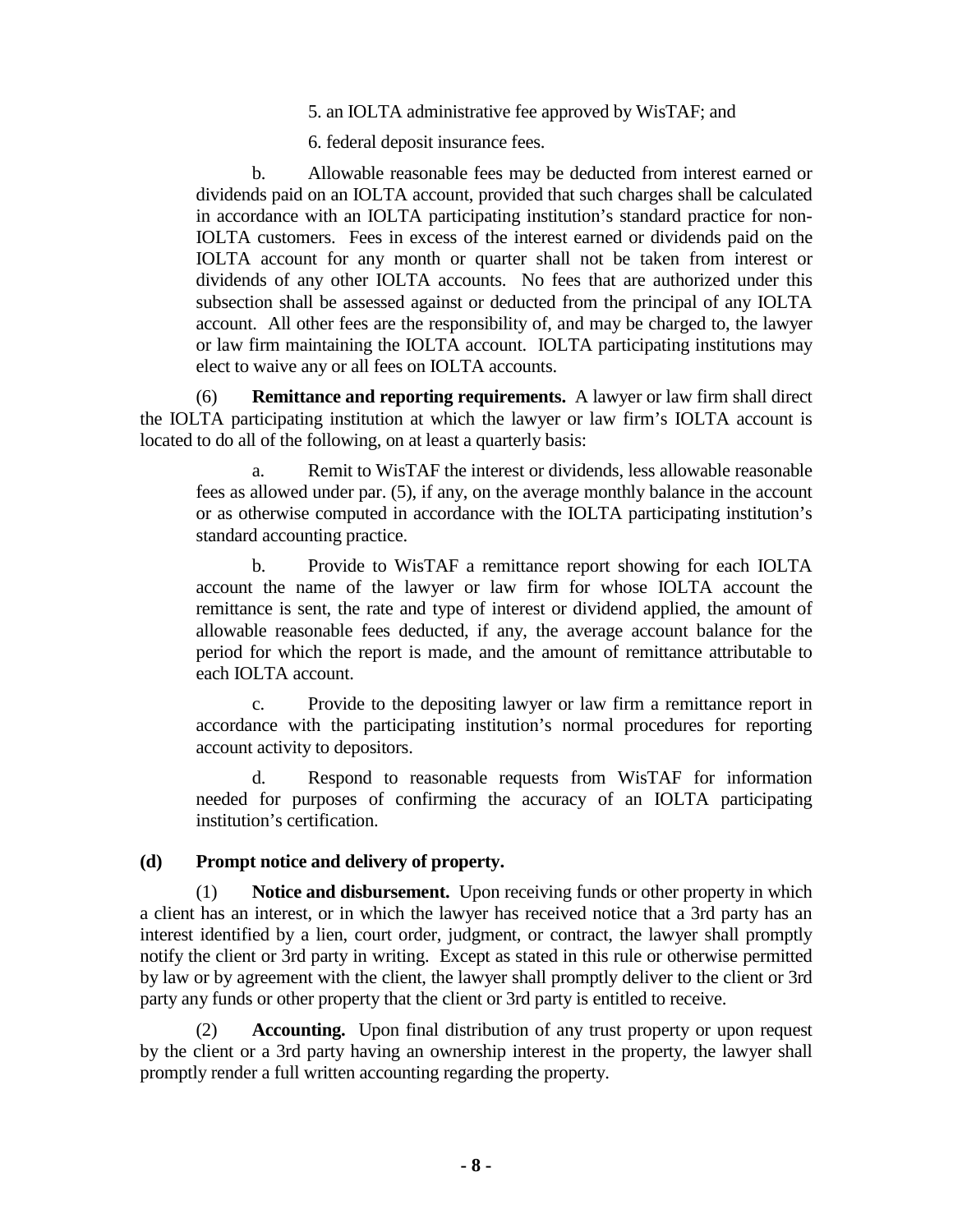(3) **Disputes regarding trust property.** When the lawyer and another person or the client and another person claim ownership interest in trust property identified by a lien, court order, judgment, or contract, the lawyer shall hold that property in trust until there is an accounting and severance of the interests. If a dispute arises regarding the division of the property, the lawyer shall hold the disputed portion in trust until the dispute is resolved. Disputes between the lawyer and a client are subject to the provisions of sub.  $(g)(2)$ .

# **(e) Operational requirements for trust accounts.**

# (1) **Location.**

a. Each trust account shall be maintained in a financial institution that is authorized by federal or state law to do business in Wisconsin and that is located in Wisconsin or has a branch office located in Wisconsin, and which agrees to comply with the overdraft notice requirements of sub. (h).

b. In addition to the requirement of subd. a., IOLTA accounts shall be maintained only at IOLTA participating institutions that meet the IOLTA account requirements under sub. (cm).

# (2) **Insurance and safety requirements.**

a. Each trust account shall be maintained at a financial institution that is insured by the federal deposit insurance corporation, the national credit union share insurance fund, the securities investor protection corporation, or any other investment institution financial guaranty insurance.

b. IOLTA accounts shall also comply with the requirements of sub. (cm) (3).

# (3) **Interest requirements.**

a. Non-IOLTA accounts shall bear interest at a rate not less than that applicable to individual interest-bearing accounts of the same type, size, and duration. All trust accounts shall allow withdrawals or transfers to be made without delay when funds are required, subject only to any notice period that the depository institution is required to observe by law.

b. IOLTA accounts shall comply with the requirements of sub. (cm) (4) b.

# (4) **Prohibited transactions.**

a. **Cash.** No disbursement of cash shall be made from a trust account or from a deposit to a trust account, and no check shall be made payable to "Cash."

b. **Telephone transfers.** No deposits or disbursements shall be made to or from a pooled trust account by a telephone transfer of funds. This section does not prohibit any of the following:

1. wire transfers.

2. telephone transfers between non-pooled draft and non-pooled non-draft trust accounts that a lawyer maintains for a particular client.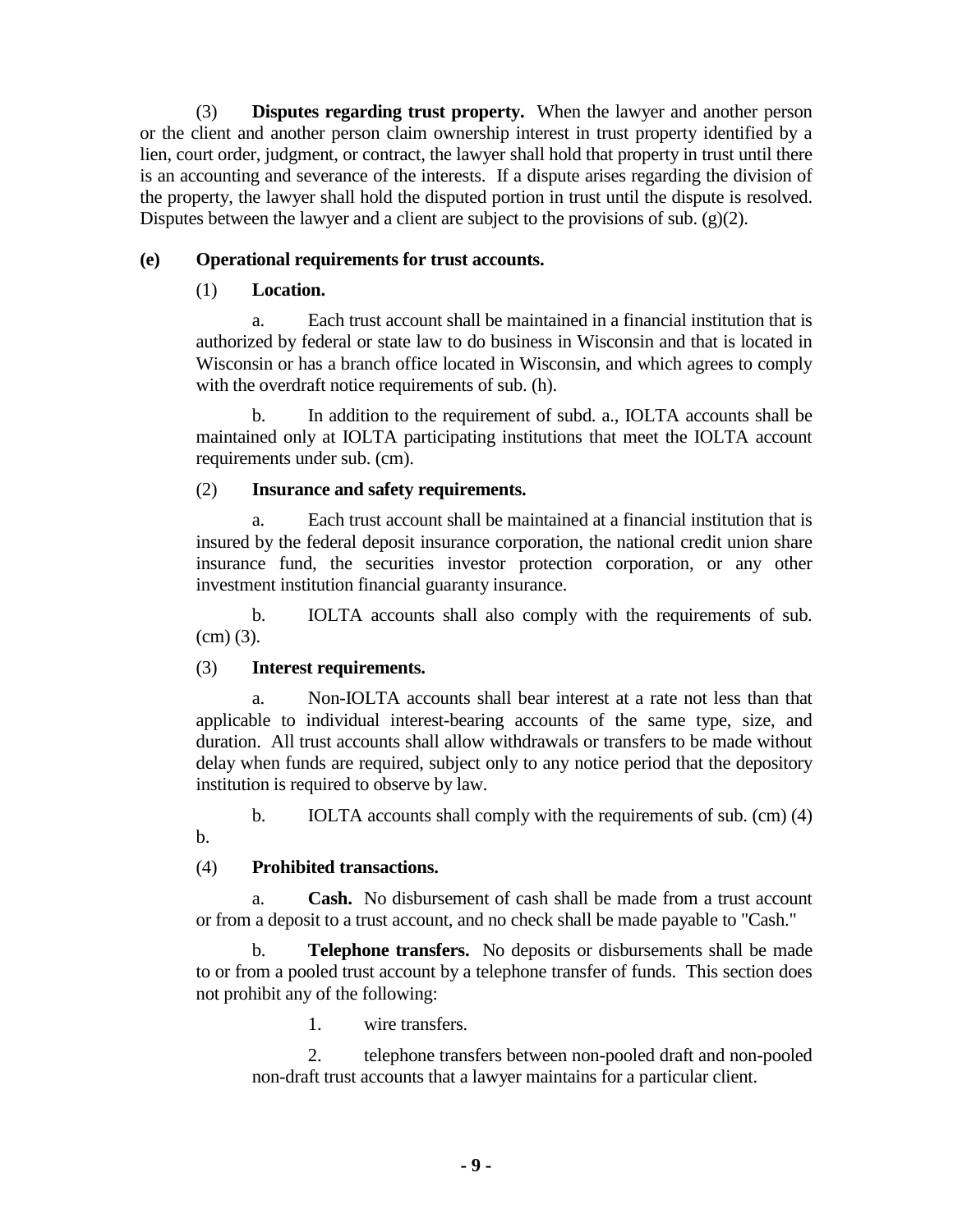c. **Internet transactions.** A lawyer shall not make deposits to or disbursements from a trust account by way of an Internet transaction.

d. **Electronic transfers by 3rd parties.** A lawyer shall not authorize a 3rd party to electronically withdraw funds from a trust account. A lawyer shall not authorize a 3rd party to deposit funds into the lawyer's trust account through a form of electronic deposit that allows the 3rd party making the deposit to withdraw the funds without the permission of the lawyer.

e. **Credit card transactions.** A lawyer shall not authorize transactions by way of credit card to or from a trust account. However, earned fees may be deposited by way of credit card to a lawyer's business account.

**Debit card transactions.** A lawyer shall not use a debit card to make deposits to or disbursements from a trust account.

g. **Exception: Collection trust accounts.** Upon demonstrating to the office of lawyer regulation that a transaction prohibited by sub. (e)(4)c., e., or f., constitutes an integral part of the lawyer's practice, a lawyer may petition that office for a separate, written agreement, permitting the lawyer to continue to engage in the prohibited transaction, provided the lawyer identifies the excepted account, provides adequate account security, and complies with specific record-keeping and production requirements.

h. **Exception: Fee and cost advances by credit card, debit card or other electronic deposit.** A lawyer may establish a trust account, separate from the lawyer's IOLTA account, solely for the purpose of receiving advanced payments of legal fees and costs by credit card, debit card or other electronic deposit, subject to the following conditions:

1. the separate trust account shall be entitled: "Credit Card Trust Account";

2. lawyer and law firm funds, reasonably sufficient to cover all monthly account fees and charges and, if necessary, any deductions by the financial institution or card issuer from a client's payment by credit card, debit card, or other electronic deposit, shall be maintained in the credit card trust account, and a ledger for account fees and charges shall be maintained;

3. each payment by credit card, debit card or other electronic deposit, including, if necessary, a reimbursement by the lawyer or law firm for any deduction by the financial institution or card issuer from the gross amount of each payment, shall be transferred from the credit card trust account to the IOLTA account immediately upon becoming available for disbursement; and

4. within 3 business days of receiving actual notice that a chargeback or surcharge has been made against the credit card trust account, the lawyer shall replace any and all funds that have been withdrawn from the credit card trust account by the financial institution or card issuer; and shall reimburse the account for any shortfall or negative balance caused by a chargeback or surcharge. The lawyer shall not accept new payments to the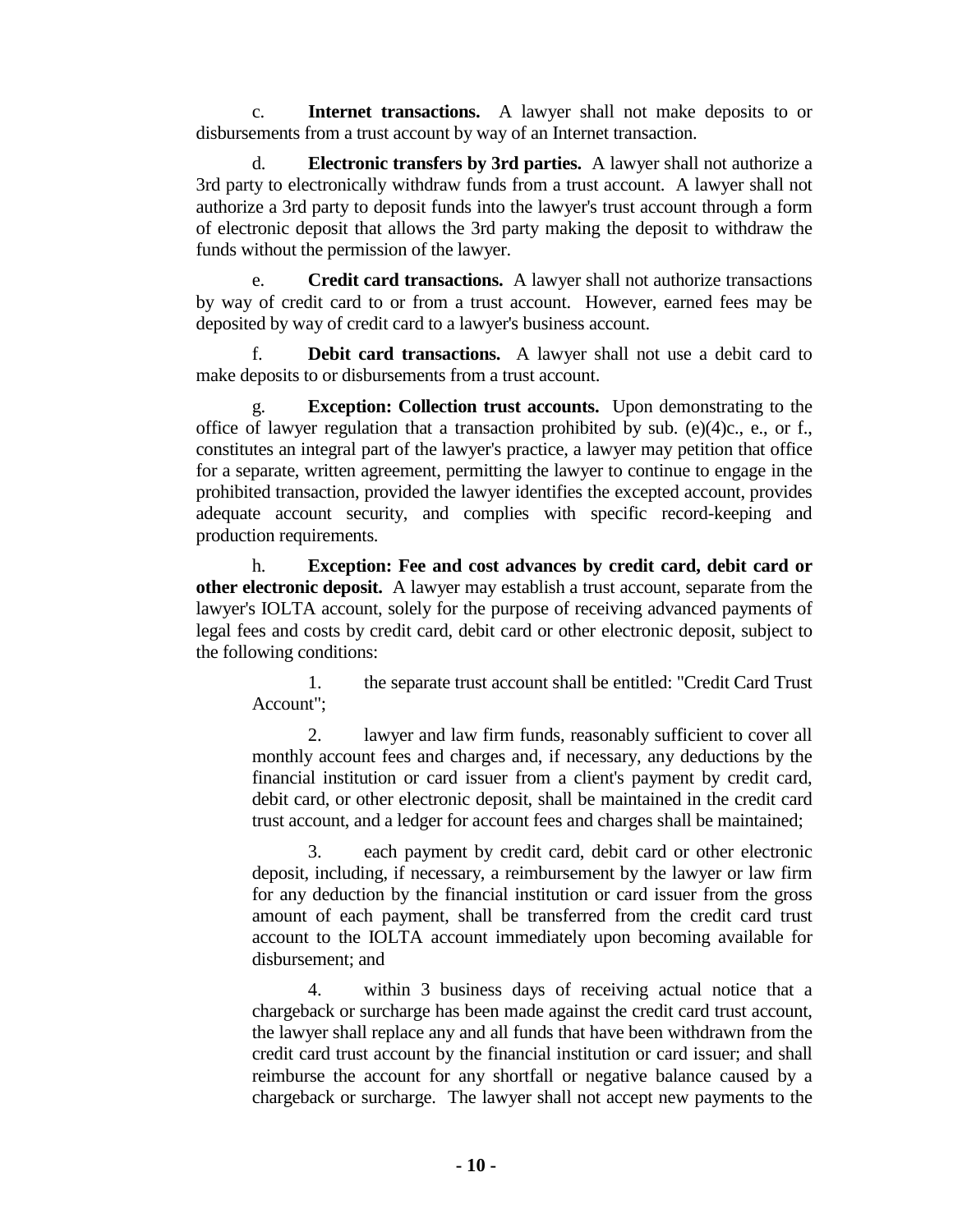credit card trust account until the lawyer has reimbursed the credit card trust account for the chargeback or surcharge.

## (5) **Availability of funds for disbursement.**

a. **Standard for trust account transactions.** A lawyer shall not disburse funds from any trust account unless the deposit from which those funds will be disbursed has cleared, and the funds are available for disbursement.

b. **Exception: Real estate transactions.** In closing a real estate transaction, a lawyer's disbursement of closing proceeds from funds that are received on the date of the closing, but that have not yet cleared, shall not violate sub. (e)(5)a. if those proceeds are deposited no later than the first business day following the closing and are comprised of the following types of funds:

1. a certified check;

2. a cashier's check, teller's check, bank money order, official bank check or electronic transfer of funds, issued or transferred by a financial institution insured by the federal deposit insurance corporation or a comparable agency of the federal or state government;

3. a check drawn on the trust account of any lawyer or real estate broker licensed under the laws of any state;

4. a check issued by the state of Wisconsin, the United States, or a political subdivision of the state of Wisconsin or the United States;

5. a check drawn on the account of or issued by a lender approved by the federal department of housing and urban development as either a supervised or a nonsupervised mortgagee as defined in 24 C.F.R. s. 202.2;

6. a check from a title insurance company licensed in Wisconsin, or from a title insurance agent of the title insurance company, if the title insurance company has guaranteed the funds of that title insurance agent;

7. a non-profit organization check in an amount not exceeding \$5000 per closing if the lawyer has reasonable and prudent grounds to believe that the deposit will be irrevocably credited to the trust account; and

8. a personal check or checks in an aggregate amount not exceeding \$5000 per closing if the lawyer has reasonable and prudent grounds to believe that the deposit will be irrevocably credited to the trust account.

bm. Without limiting the rights of the lawyer against any person, it shall be the responsibility of the disbursing lawyer to reimburse the trust account for any funds described in sub. (e)(5)b. that are not collected and for any fees, charges, and interest assessed by the financial institution on account of the funds being disbursed before the related deposit has cleared and the funds are available for disbursement. The lawyer shall maintain a subsidiary ledger for funds of the lawyer that are deposited in the trust account to reimburse the account for uncollected funds and to accommodate any fees, charges, and interest.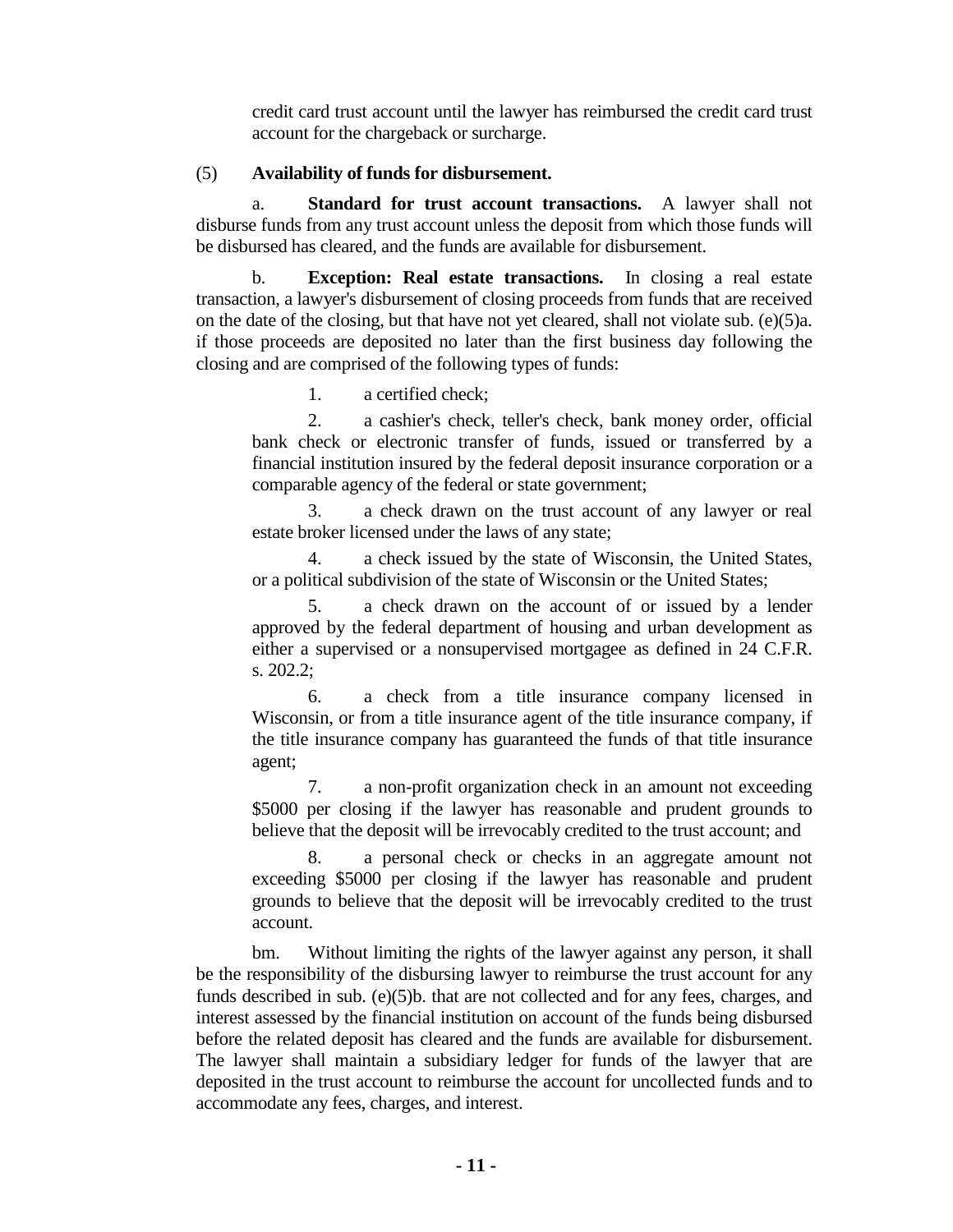c. **Exception: Collection trust accounts.** When handling collection work for a client and maintaining a separate trust account to hold funds collected on behalf of that client, a lawyer's disbursement to the client of collection proceeds that have not yet cleared, does not violate sub. (e)(5)a. so long as those collection proceeds have been deposited prior to the disbursement.

(6) **Record retention.** A lawyer shall maintain complete records of trust account funds and other trust property and shall preserve those records for at least 6 years after the date of termination of the representation.

(7) **Production of records.** All trust account records have public aspects related to a lawyer's fitness to practice. Upon request of the office of lawyer regulation, or upon direction of the supreme court, the records shall be submitted to the office of lawyer regulation for its inspection, audit, use, and evidence under any conditions to protect the privilege of clients that the court may provide. The records, or an audit of the records, shall be produced at any disciplinary proceeding involving the lawyer, whenever material. Failure to produce the records constitutes unprofessional conduct and grounds for disciplinary action.

(8) **Business account.** Each lawyer who receives trust funds shall maintain at least one draft account, other than the trust account, for funds received and disbursed other than in the lawyer's trust capacity, which shall be entitled "Business Account," "Office Account," "Operating Account," or words of similar import.

## **(f) Record-keeping requirements for all trust accounts.**

(1) **Draft accounts.** Complete records of a trust account that is a draft account shall include a transaction register; individual client ledgers for IOLTA accounts and other pooled trust accounts; a ledger for account fees and charges, if law firm funds are held in the account pursuant to sub. (b)(3); deposit records; disbursement records; monthly statements; and reconciliation reports, subject to all of the following:

a. **Transaction register.** The transaction register shall contain a chronological record of all account transactions, and shall include all of the following:

1. the date, source, and amount of all deposits;

2. the date, check or transaction number, payee and amount of all disbursements, whether by check, wire transfer, or other means;

3. the date and amount of every other deposit or deduction of whatever nature;

4. the identity of the client for whom funds were deposited or disbursed; and

5. the balance in the account after each transaction.

b. **Individual client ledgers.** A subsidiary ledger shall be maintained for each client or 3rd party for whom the lawyer receives trust funds that are deposited in an IOLTA account or any other pooled trust account. The lawyer shall record each receipt and disbursement of a client's or 3rd party's funds and the balance following each transaction. A lawyer shall not disburse funds from an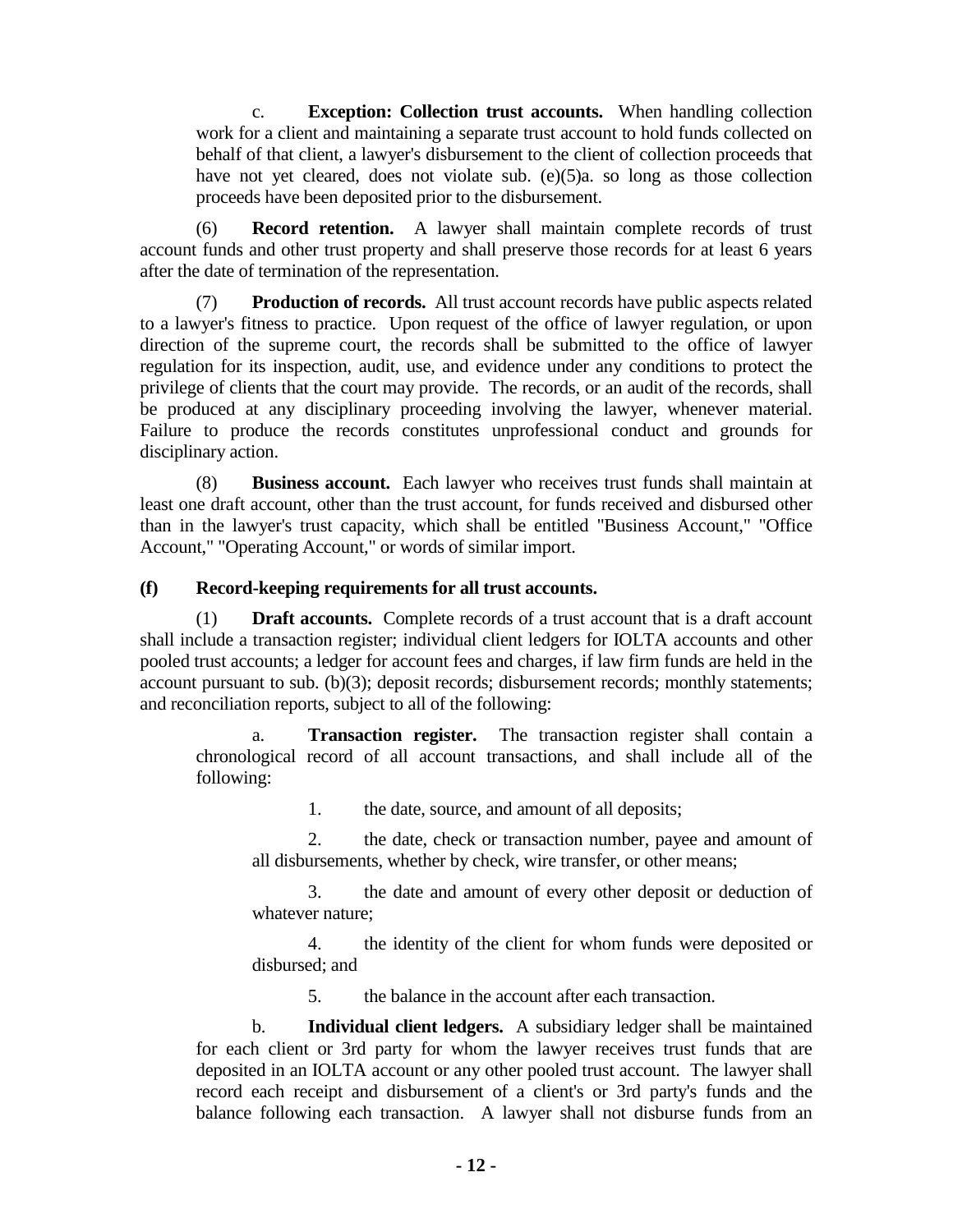IOLTA account or any pooled trust account that would create a negative balance with respect to any individual client or matter.

c. **Ledger for account fees and charges.** A subsidiary ledger shall be maintained for funds of the lawyer deposited in the trust account to accommodate monthly service charges. Each deposit and expenditure of the lawyer's funds in the account and the balance following each transaction shall be identified in the ledger.

d. **Deposit records.** Deposit slips shall identify the name of the lawyer or law firm, and the name of the account. The deposit slip shall identify the amount of each deposit item, the client or matter associated with each deposit item, and the date of the deposit. The lawyer shall maintain a copy or duplicate of each deposit slip. All deposits shall be made intact. No cash, or other form of disbursement, shall be deducted from a deposit. Deposits of wired funds shall be documented in the account's monthly statement.

## e. **Disbursement records.**

1. **Checks.** Checks shall be pre-printed and pre-numbered. The name and address of the lawyer or law firm, and the name of the account shall be printed in the upper left corner of the check. Trust account checks shall include the words "Client Account," or "Trust Account," or words of similar import in the account name. Each check disbursed from the trust account shall identify the client matter and the reason for the disbursement on the memo line.

2. **Canceled checks.** Canceled checks shall be obtained from the financial institution. Imaged checks may be substituted for canceled checks.

3. **Imaged checks.** Imaged checks shall be acceptable if they provide both the front and reverse of the check and comply with the requirements of this paragraph. The information contained on the reverse side of the imaged checks shall include any endorsement signatures or stamps, account numbers, and transaction dates that appear on the original. Imaged checks shall be of sufficient size to be readable without magnification and as close as possible to the size of the original check.

4. **Wire transfers.** Wire transfers shall be documented by a written withdrawal authorization or other documentation, such as a monthly statement of the account that indicates the date of the transfer, the payee, and the amount.

f. **Monthly statement.** The monthly statement provided to the lawyer or law firm by the financial institution shall identify the name and address of the lawyer or law firm and the name of the account.

g. **Reconciliation reports.** For each trust account, the lawyer shall prepare and retain a printed reconciliation report on a regular and periodic basis not less frequently than every 30 days. Each reconciliation report shall show all of the following balances and verify that they are identical:

1. the balance that appears in the transaction register as of the reporting date;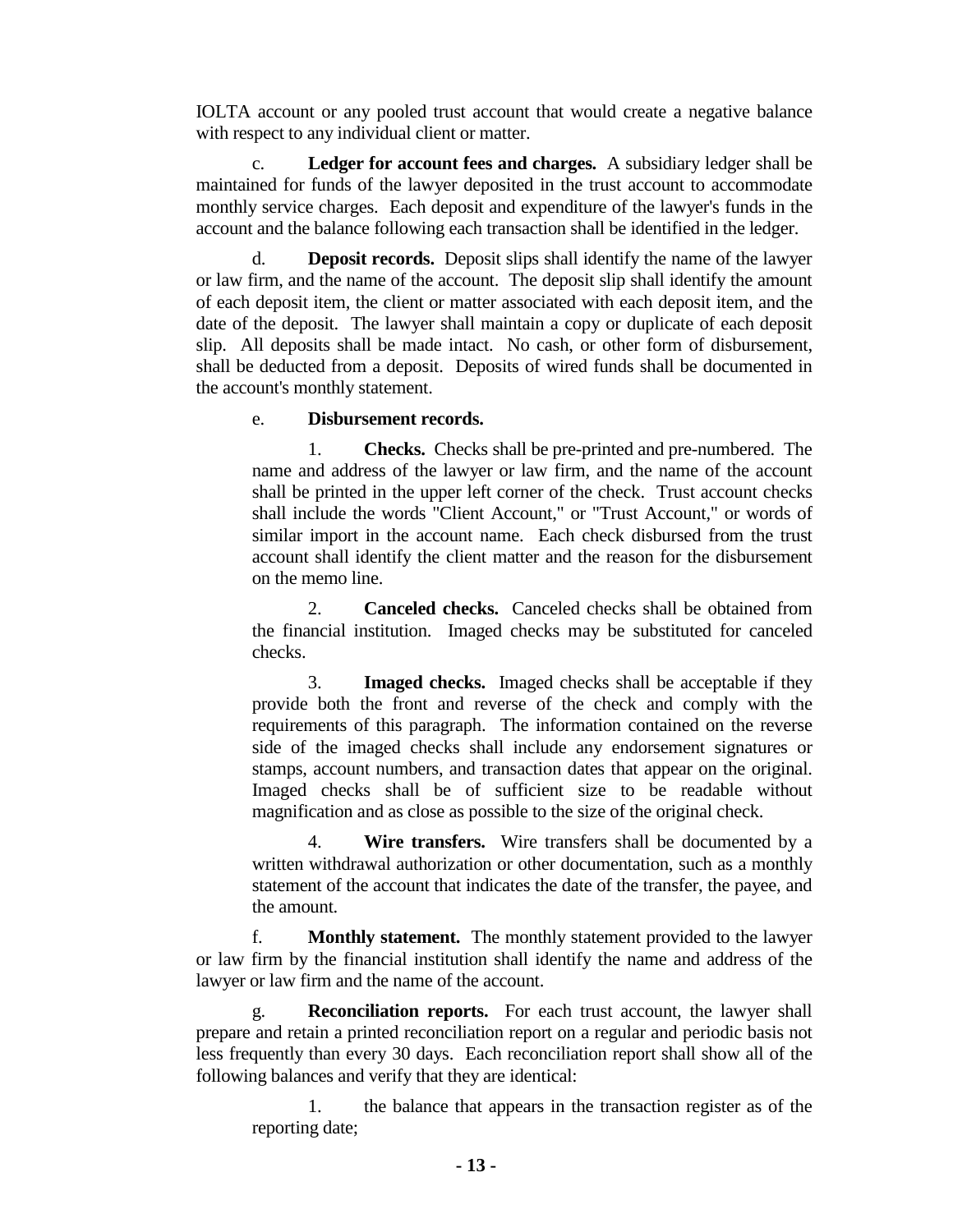2. the total of all subsidiary ledger balances for IOLTA accounts and other pooled trust accounts, determined by listing and totaling the balances in the individual client ledgers and the ledger for account fees and charges, as of the reporting date; and

3. the adjusted balance, determined by adding outstanding deposits and other credits to the balance in the financial institution's monthly statement and subtracting outstanding checks and other deductions from the balance in the monthly statement.

(2) **Non-draft accounts.** Complete records of a trust account that is a non-draft account shall include all of the following:

a. all monthly or other periodic statements provided by the financial institution to the lawyer or law firm; and

b. all transaction records, including passbooks, records of electronic fund transactions, duplicates of any instrument issued by the financial institution from funds held in the account, duplicate deposit slips identifying the source of any deposit, and duplicate withdrawal slips identifying the purpose of any withdrawal.

## (3) **Tangible trust property and bearer securities.**

a. **Property ledger.** A lawyer who receives, in trust, tangible personal property or securities in bearer form shall maintain a property ledger that identifies the property, date of receipt, owner, client or matter, and location of the property. The ledger shall also identify the disposition of all of the trust property received by the lawyer.

b. **Receipt upon taking custody.** Upon taking custody, in trust, of any tangible personal property or securities in bearer form, the lawyer shall provide to the previous custodian a signed receipt, with a description of the property and the date of receipt.

c. **Dispositional receipt.** Upon disposition of any tangible personal property or securities in bearer form held in trust, the lawyer shall obtain a signed receipt, with a description of the property and the date of disposition, from the recipient.

## (4) **Electronic record retention.**

a. **Back-up of records.** A lawyer who maintains trust account records by computer shall maintain the transaction register, client ledgers, and reconciliation reports in a form that can be reproduced to printed hard copy. Electronic records must be regularly backed up by an appropriate storage device.

b. **IOLTA account records.** In addition to the requirements of sub. (f)(4)a., the transaction register, the subsidiary ledger, and the reconciliation report shall be printed every 30 days for the IOLTA account. The printed copy shall be retained for at least 6 years, as required under sub. (e) (6).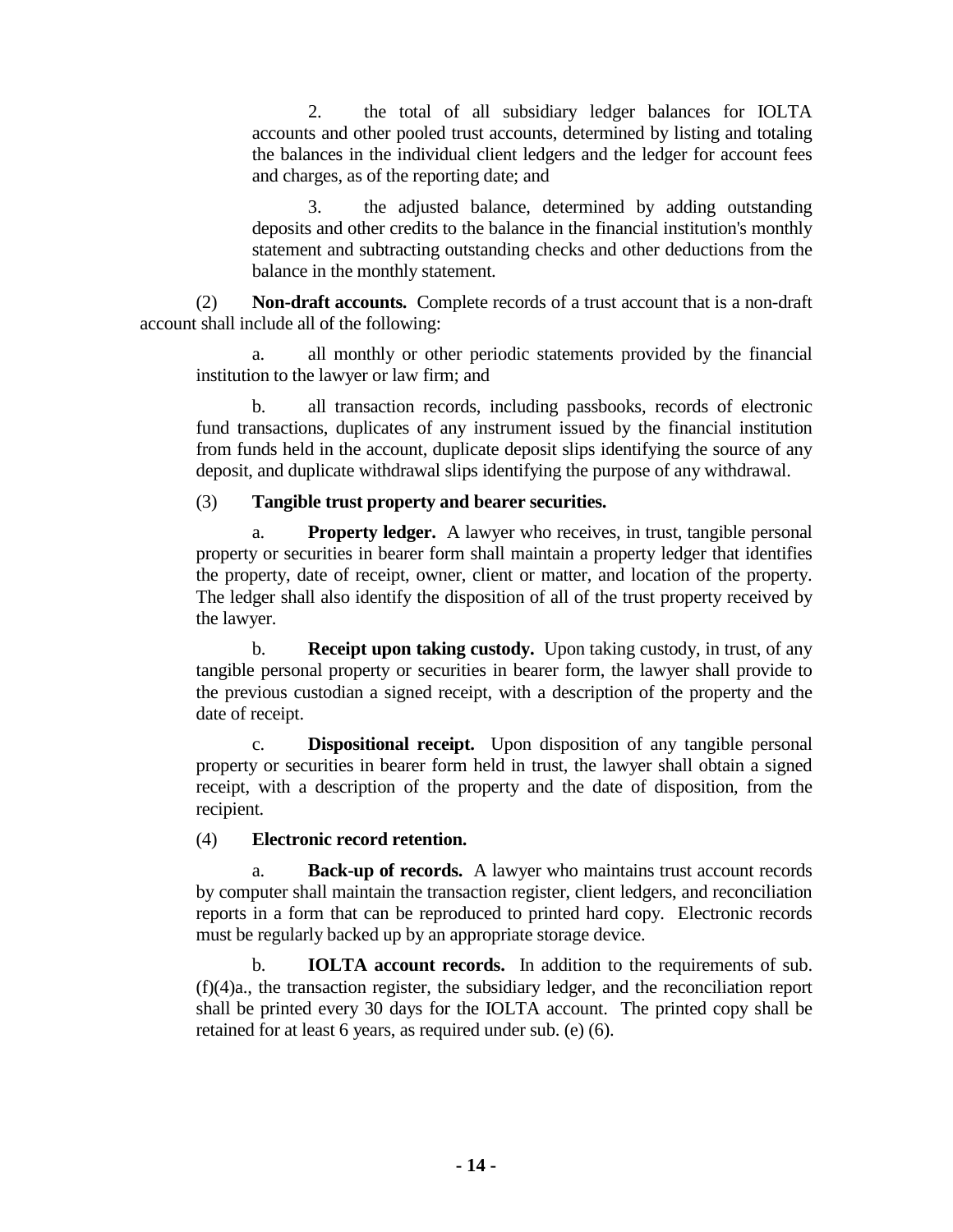## **(g) Withdrawal of non-contingent fees from trust account.**

(1) **Notice to client.** At least 5 business days before the date on which a disbursement is made from a trust account for the purpose of paying fees, with the exception of contingent fees or fees paid pursuant to court order, the lawyer shall transmit to the client in writing all of the following:

a. an itemized bill or other accounting showing the services rendered;

b. notice of the amount owed and the anticipated date of the withdrawal; and

c. a statement of the balance of the client's funds in the lawyer trust account after the withdrawal.

(1m) **Alternative notice to client.** The lawyer may withdraw earned fees on the date that the invoice is transmitted to the client, provided that the lawyer has given prior notice to the client in writing that earned fees will be withdrawn on the date that the invoice is transmitted. The invoice shall include each of the elements required by sub. (g) (1) a., b., and c.

(2) **Objection to disbursement.** If a client makes a particularized and reasonable objection to the disbursement described in sub.  $(g)(1)$ , the disputed portion shall remain in the trust account until the dispute is resolved. If the client makes a particularized and reasonable objection to a disbursement described in sub. (g)(1) or (1m) within 30 days after the funds have been withdrawn, the disputed portion shall be returned to the trust account until the dispute is resolved, unless the lawyer reasonably believes that the client's objections do not present a basis to hold funds in trust or return funds to the trust account under this subsection. The lawyer will be presumed to have a reasonable basis for declining to return funds to trust if the disbursement was made with the client's informed consent, in writing. The lawyer shall promptly advise the client in writing of the lawyer's position regarding the fee and make reasonable efforts to clarify and address the client's objections.

# **(h) Dishonored instrument notification (Overdraft notices).**

All draft trust accounts and draft fiduciary accounts are subject to the following provisions on dishonored instrument notification:

(1) **Overdraft reporting agreement.** A lawyer shall maintain draft trust accounts only in a financial institution that has agreed to provide an overdraft report to the office of lawyer regulation under par. (3).

(2) **Identification of accounts subject to this subsection.** A lawyer or law firm shall notify the financial institution at the time a trust account or fiduciary account is established that the account is subject to this sub. (h) and shall provide the financial institution with a list of all existing accounts at that institution that are subject to this subsection.

(3) **Overdraft report.** In the event any properly payable instrument is presented against a lawyer trust account containing insufficient funds, whether or not the instrument is honored, the financial institution shall report the overdraft to the office of lawyer regulation.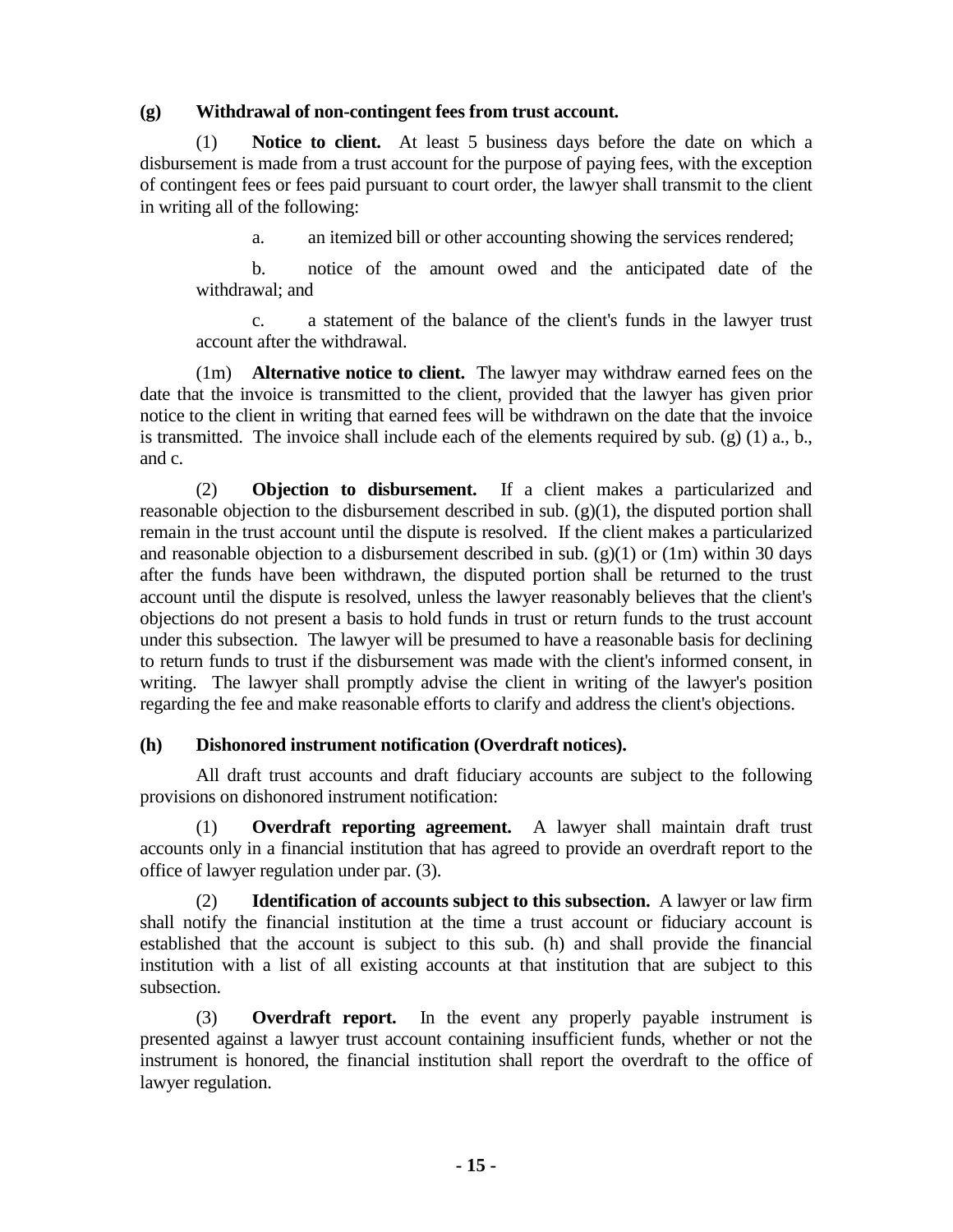(4) **Content of report.** All reports made by a financial institution under this subsection shall be substantially in the following form:

a. In the case of a dishonored instrument, the report shall be identical to an overdraft notice customarily forwarded to the depositor or investor, accompanied by the dishonored instrument, if a copy is normally provided to the depositor or investor.

b. In the case of instruments that are presented against insufficient funds and are honored, the report shall identify the financial institution involved, the lawyer or law firm, the account number, the date on which the instrument is paid, and the amount of overdraft created by the payment.

(5) **Timing of report.** A report made under this subsection shall be made simultaneously with the overdraft notice given to the depositor or investor.

(6) **Confidentiality of report.** A report made by a financial institution under this subsection shall be subject to SCR 22.40, Confidentiality.

(7) **Withdrawal of report by financial institution.** The office of lawyer regulation shall hold each overdraft report for 10 business days to enable the financial institution to withdraw a report provided by inadvertence or mistake. The deposit of additional funds by the lawyer or law firm shall not constitute reason for withdrawing an overdraft report.

(8) **Lawyer compliance.** Every lawyer practicing or admitted to practice in Wisconsin shall comply with the reporting and production requirements of this subsection, including filing of an overdraft notification agreement for each IOLTA account, each drafttype trust account and each draft-type fiduciary account that is not subject to an alternative protection under sub. (j) (9).

(9) **Service charges.** A financial institution may charge a lawyer or law firm for the reasonable costs of producing the reports and records required by this rule.

(10) **Immunity of financial institution.** This subsection does not create a claim against a financial institution or its officers, directors, employees, or agents for failure to provide a trust account overdraft report or for compliance with this subsection.

# **(i) Certification of compliance with trust account rules.**

(1) **Annual requirement.** A member of the state bar of Wisconsin shall file with the state bar of Wisconsin annually, with payment of the member's state bar dues or upon any other date approved by the supreme court, a certificate stating whether the member is engaged in the practice of law in Wisconsin. If the member is practicing law, the member shall state the account number of any trust account, and the name of each financial institution in which the member maintains a trust account, a safe deposit box, or both, as required by this section. The state bar shall supply to each member, with the annual dues statement, or at any other time directed by the supreme court, a form on which the certification must be made.

(2) **Trust account record compliance.** Each state bar member shall explicitly certify on the state bar certificate described in par. (1) that the member has complied with each of the record-keeping requirements set forth in subs. (f) and (j)(5).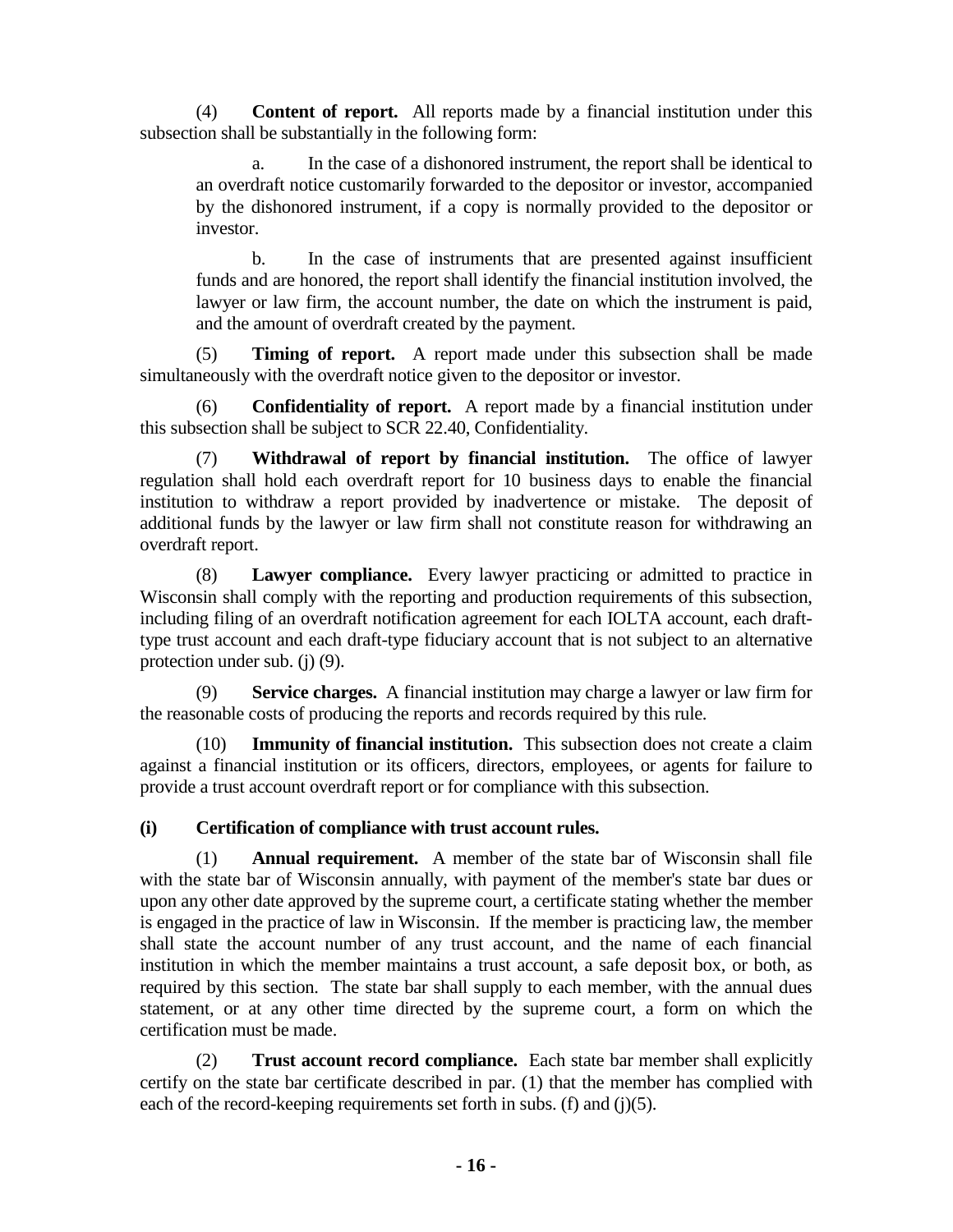(3) **Certification by law firm.** A law firm shall file one certificate on behalf of the lawyers in the firm who are required to file a certificate under par. (1). The law firm shall give a copy of the certificate to each lawyer in the firm.

(4) **Suspension for non-compliance.** The failure of a state bar member to file the certificate is grounds for automatic suspension of the member's membership in the state bar in the same manner provided in SCR 10.03(6) for nonpayment of dues. The filing of a false certificate is unprofessional conduct and is grounds for disciplinary action.

# **(j) Fiduciary property.**

(1) **Separate account.** A lawyer shall hold in trust, separate from the lawyer's own funds or property, those funds or that property of clients or 3rd parties that are in the lawyer's possession when acting in a fiduciary capacity that directly arises in the course of, or as a result of, a lawyer-client relationship or by appointment of a court.

(1m) **Other fiduciary accounts.** A lawyer shall deposit all fiduciary funds specified in par. (1) in any of the following:

a. a pooled interest-bearing or dividend-paying fiduciary account with sub-accounting by the financial institution, the lawyer, or the law firm that will provide for computation of interest or dividends earned by each fiduciary entity's funds and the proportionate allocation of the interest or dividends to each of the fiduciary entities, less any transaction costs;

b. an income-generating investment vehicle, on which income shall be paid to the fiduciary entity or its beneficiary or beneficiaries, less any transaction costs;

c. an income-generating investment vehicle selected by the lawyer and approved by a court for guardianship funds if the lawyer serves as guardian for a ward under chs. 54 and 881, stats.;

d. an income-generating investment vehicle selected by the lawyer to protect and maximize the return on funds in a bankruptcy estate, which investment vehicle is approved by the trustee in bankruptcy and by a bankruptcy court order, consistent with 11 U.S.C. s. 345; or

e. a draft account or other account that does not bear interest or pay dividends when, in the sound professional judgment of the lawyer, placement in such an account is consistent with the needs and purposes of the fiduciary entity or its beneficiary or beneficiaries.

(2) **Location.** Each fiduciary account shall be maintained in a financial institution as provided by the written authorization of the client, the governing trust instrument, organizational by-laws, an order of a court or, absent such direction, in a financial institution that, in the lawyer's professional judgment, will best serve the needs and purposes of the client or 3rd party for whom the lawyer serves as fiduciary. If a lawyer acts in good faith in making this determination, the lawyer is not subject to any charge of ethical impropriety or other breach of the Rules of Professional Conduct. When the fiduciary property is held in a draft account from which funds are disbursed through a properly payable instrument issued directly by the lawyer or a member or employee of the lawyer's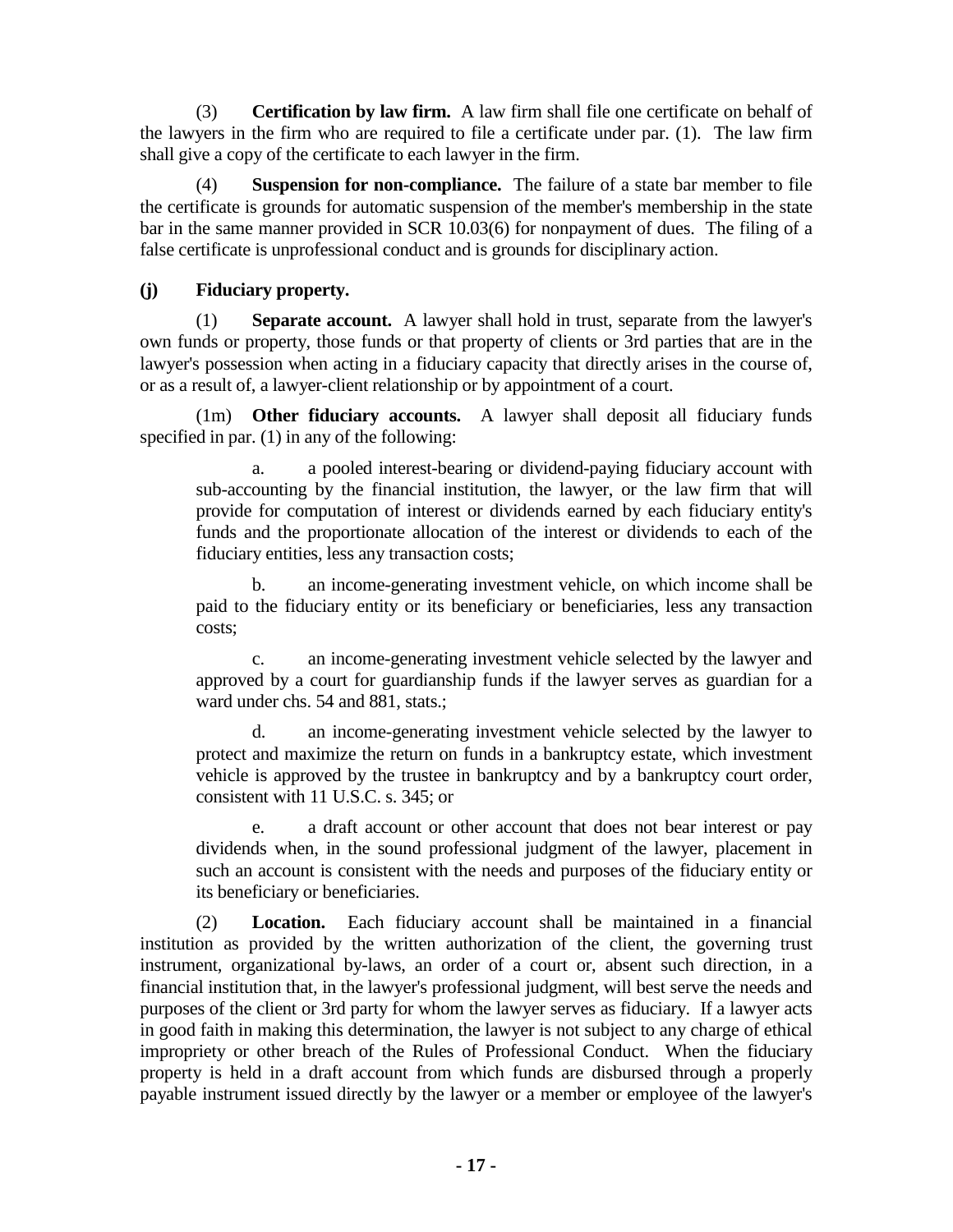firm and the account is at a financial institution that is not located in Wisconsin or authorized by state or federal law to do business in Wisconsin, the lawyer shall comply with the requirements of sub.  $(i)(9)$ b. or c.

## (3) **Prohibited transactions.**

a. **Cash.** No disbursement of cash shall be made from a fiduciary account or from a deposit to a fiduciary account, and no check shall be made payable to "Cash."

b. **Internet transactions.** A lawyer shall not make deposits to or disbursements from a fiduciary account by way of an Internet transaction.

c. **Credit card transactions.** A lawyer shall not authorize transactions by way of credit card to or from a fiduciary account.

d. **Debit card transactions.** A lawyer shall not use a debit card to make deposits to or disbursements from a fiduciary account.

(4) **Availability of funds for disbursement.** A lawyer shall not disburse funds from a fiduciary account unless the deposit from which those funds will be disbursed has cleared, and the funds are available for disbursement. However, the exception for real estate transactions under sub. (e)(5)b. shall apply to fiduciary accounts.

(5) **Records.** For each fiduciary account, the lawyer shall retain records of receipts and disbursements as necessary to document the transactions. The lawyer shall maintain all of the following:

all monthly or other periodic statements provided by the financial institution to the lawyer or law firm; and

b. all transaction records, including canceled or imaged checks, passbooks, records of electronic fund transactions, duplicates of any instrument issued by the financial institution from funds held in the account, duplicate deposit slips identifying the source of any deposit, and duplicate withdrawal slips identifying the purpose of any withdrawal.

(6) **Record retention.** A lawyer shall maintain complete records of fiduciary accounts and other fiduciary property during the course of the fiduciary relationship. A lawyer shall maintain a complete record of the fiduciary account for the 6 most recent years of the account's existence and shall maintain, at a minimum, a summary accounting of the fiduciary account for prior years of the account's existence. After the termination of the fiduciary relationship, the lawyer shall preserve complete records for at least 6 years.

(7) **Production of records.** All fiduciary account records have public aspects related to a lawyer's fitness to practice. Upon request of the office of lawyer regulation, or upon direction of the supreme court, the records shall be submitted to the office of lawyer regulation for its inspection, audit, use, and evidence under any conditions to protect the privilege of clients that the court may provide. The records, or an audit of the records, shall be produced at any disciplinary proceeding involving the lawyer, whenever material. Failure to produce the records constitutes unprofessional conduct and grounds for disciplinary action.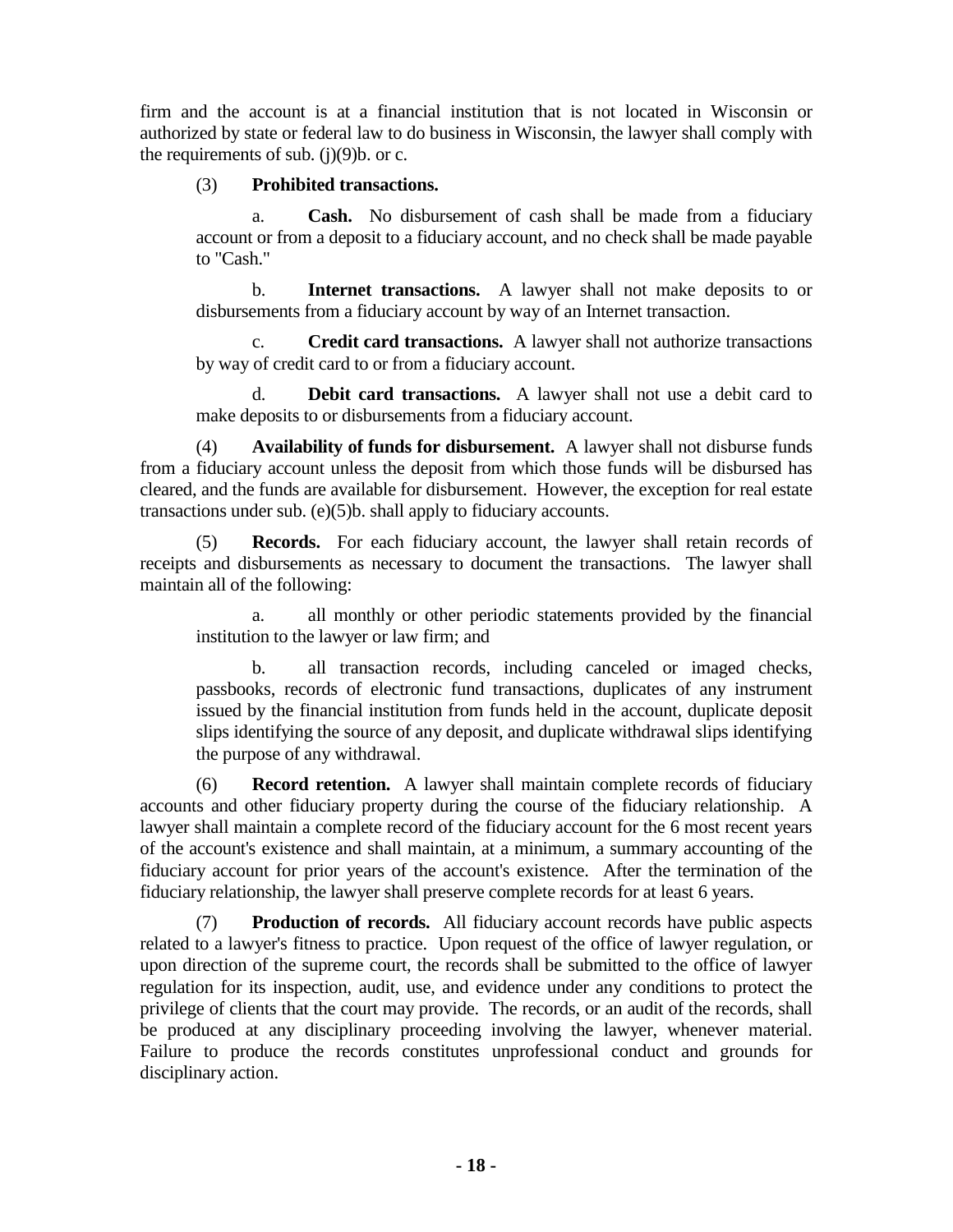## (8) **Tangible fiduciary property and bearer securities.**

a. **Property ledger.** A lawyer who, as a fiduciary, receives tangible personal property or securities in bearer form shall maintain a property ledger that identifies the property, date of receipt, owner, and location of the property. The ledger shall also identify the disposition of all such fiduciary property received by the lawyer.

b. **Receipt upon taking custody.** Upon taking custody, as a fiduciary, of any tangible personal property or securities in bearer form, the lawyer shall provide to the previous custodian a signed receipt, with a description of the property, and the date of receipt.

c. **Dispositional receipt.** Upon disposition of any tangible personal property or securities in bearer form held by the lawyer as a fiduciary, the lawyer shall obtain a signed receipt, with a description of the property and the date of disposition, from the recipient.

(9) **Dishonored instrument notification or alternative protection.** A lawyer who holds fiduciary property in a draft account from which funds are disbursed through a properly payable instrument issued directly by the lawyer or a member or employee of the lawyer's firm shall take one of the following actions:

a. comply with the requirements of sub. (h) dishonored instrument notification (overdraft notices); or

b. have the account independently audited by a certified public accountant on at least an annual basis; or

hold the funds in a draft account, which requires the approving signature of a co-trustee, co-agent, co-guardian, or co-personal representative before funds may be disbursed from the account.

(10) **Certification requirements.** Funds held by a lawyer in a fiduciary account shall comply with the certification requirements of sub. (i).

# **(k) Exceptions to this section.**

This rule does not apply in any of the following instances in which a lawyer is acting in a fiduciary capacity:

(1) the lawyer is serving as a bankruptcy trustee, subject to the oversight and accounting requirements of the bankruptcy court;

(2) the property held by the lawyer when acting in a fiduciary capacity is property held for the benefit of an "immediate family member" of the lawyer;

(3) the lawyer is serving in a fiduciary capacity for a civic, fraternal, or nonprofit organization that is not a client and has other officers or directors participating in the governance of the organization; or

(4) the lawyer is acting in the course of the lawyer's employment by an employer not itself engaged in the practice of law, provided that the lawyer's employment is not ancillary to the lawyer's practice of law.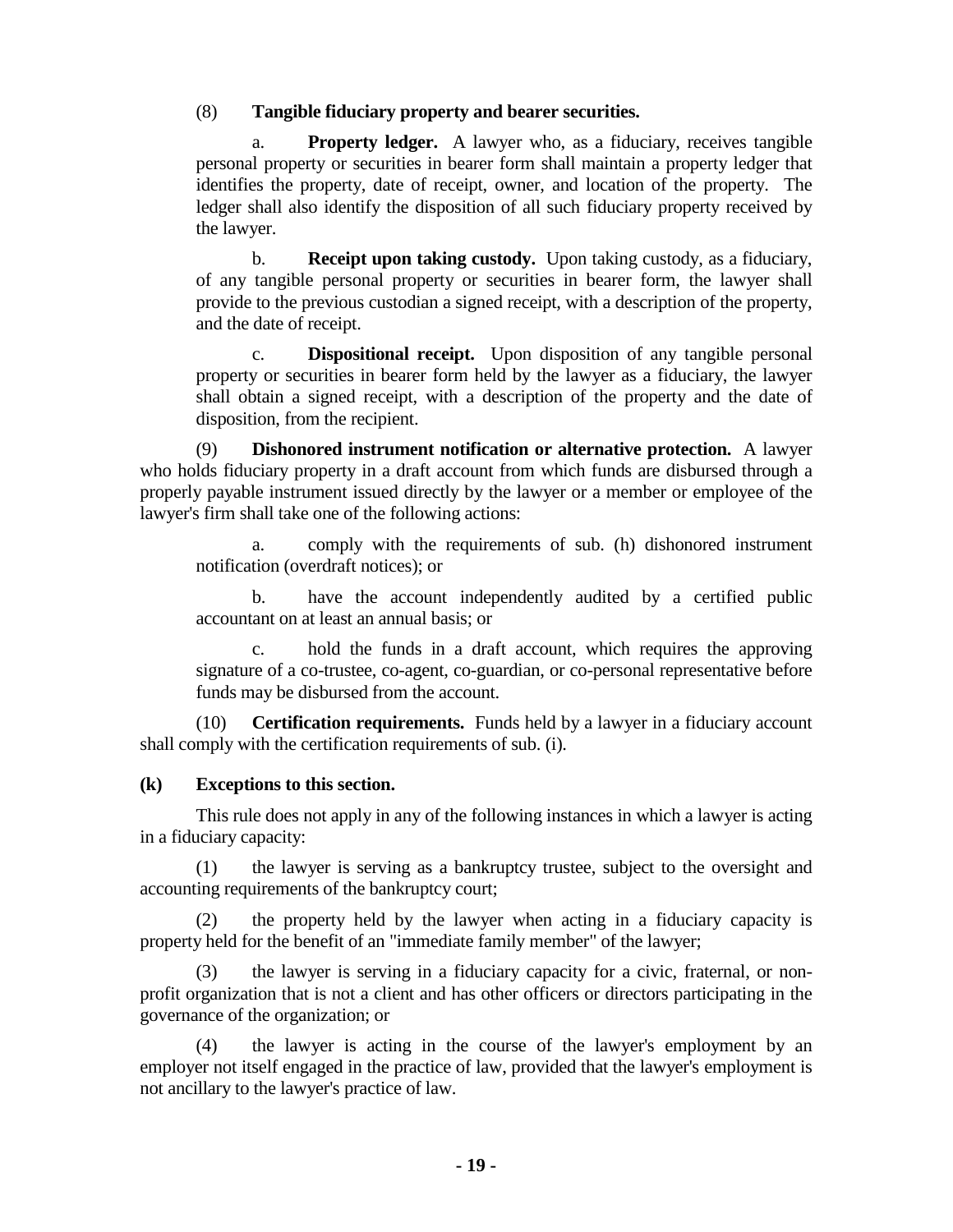## **WISCONSIN COMMENT**

A lawyer must hold the property of others with the care required of a professional fiduciary. All property that is the property of clients or 3rd parties must be kept separate from the lawyer's business and personal property and, if monies, in one or more trust or fiduciary accounts.

#### **SCR 20:1.15(b)(1) Separate accounts.**

With respect to probate matters, a lawyer's role may be to represent the estate's personal representative, to serve as the personal representative, or to act as both personal representative and attorney for an estate. SCR 20:1.15(b) identifies the rules that apply when a lawyer holds trust property as the attorney for a client/personal representative. Those rules, SCR 20:1.15(b)-(i), also apply when the lawyer serves as both the attorney and personal representative for an estate. However, if the lawyer serves solely as an estate's personal representative, the lawyer acts as a fiduciary and is subject to the requirements of SCR 20:1.15(j).

#### **SCR 20:1.15(b)(4) Advances for fees and costs.**

Lawyers often receive funds from 3rd parties from which the lawyer's fee will be paid. If there is risk that the client may divert the funds without paying the fee, the lawyer is not required to remit the portion from which the fee is to be paid. However, a lawyer may not hold funds to coerce a client into accepting the lawyer's contention. The disputed portion of the funds should be kept in trust, and the lawyer should suggest means for prompt resolution of the dispute, such as arbitration. The undisputed portion of the funds shall be promptly distributed.

Lawyers also receive cost advances from clients or 3rd parties. Since January 1, 1987, the supreme court has required cost advances to be held in trust. Prior to that date, the applicable trust account rule, SCR 20.50(1), specifically excluded such advances from the funds that the supreme court required lawyers to hold in trust accounts. However, by order, dated March 21, 1986, the supreme court amended SCR 20.50(1) as follows:

All funds of clients paid to a lawyer or law firm<del>, other than advances for costs and expenses,</del> shall be deposited in one or more identifiable trust accounts as provided in sub. (3) maintained in the state in which the law office is situated and no funds belonging to the lawyer or law firm may be deposited in such an account except as follows . . . .

This requirement is specifically addressed in SCR 20:1.15(b)(4).

### **SCR 20:1.15(b)(4m) Alternative protection for advanced fees.**

This section allows lawyers to deposit advanced fees into the lawyer's business account, as an alternative to SCR 20:1.15(b)(4). The lawyer's fee remains subject to the requirement of reasonableness (SCR 20:1.5) as well as the requirement that unearned fees be refunded upon termination of the representation [SCR 20:1.16(d)]. A lawyer must comply either with SCR 20:1.15(b)(4), or with SCR 20:1.15(b)(4m), and a lawyer's failure to do so shall be professional misconduct and grounds for discipline.

The writing required by SCR 20:1.15(b)(4m)a. must contain language informing the client that the lawyer is obligated to refund any unearned advanced fee at the end of the representation, that the lawyer will submit any dispute regarding a refund to binding arbitration, such as the programs run by the State Bar of Wisconsin and Milwaukee Bar Association, within 30 days of receiving a request for refund, and that the lawyer is obligated to comply with an arbitration award within 30 days of the award. The client is not obligated to arbitrate the fee dispute and may elect another forum in which to resolve the dispute. The writing must also inform the client of the opportunity to file a claim in the event an unearned advanced fee is not refunded, and should provide the address of the Wisconsin lawyers' fund for client protection.

If the client's fees have been paid by one other than the client, then the lawyer's responsibilities are governed by SCR 20:1.8(f). If there is a dispute as to the ownership of any refund of unearned advanced fees paid by one other than the client, the unearned fees should be treated as trust property pursuant to SCR 20:1.15(d)(3).

This alternative applies only to advanced fees for legal services. Cost advances must be deposited into the lawyer's trust account.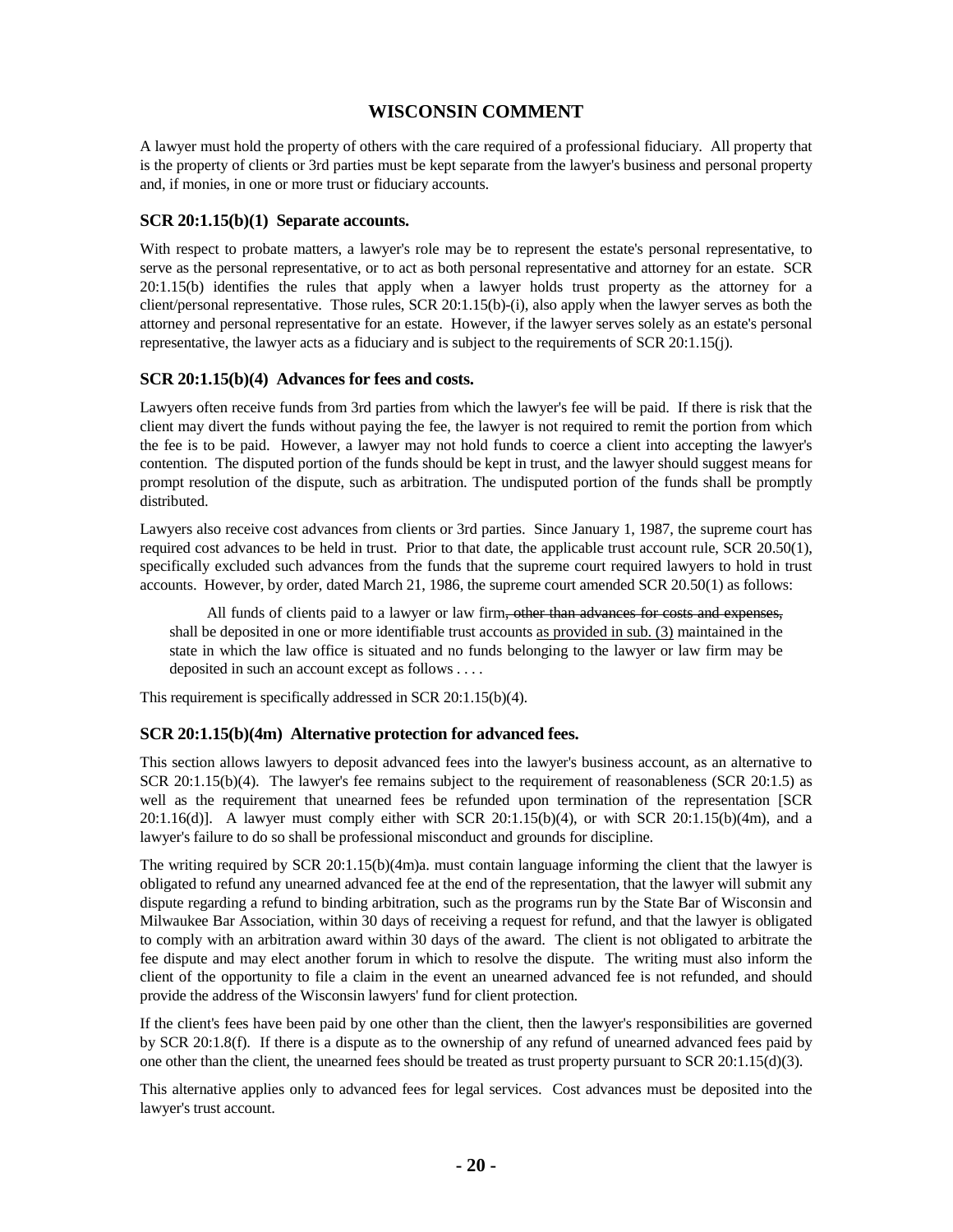Advanced fees deposited into the lawyer's business account pursuant to this subsection may be paid by credit card, debit card, or an electronic transfer of funds. A cost advance cannot be paid by credit card, debit card, or an electronic transfer of funds under this section. Such payments are subject to SCR 20:1.15(b)(1) or SCR 20:1.15(e)(4)h.

### **SCR 20:1.15(cm)(3) Insurance and safety requirements.**

Pursuant to SCR 20:1.15 (cm) (3), IOLTA accounts are required to be held in IOLTA participating institutions that are insured by the federal deposit insurance corporation (FDIC), the national credit union share insurance fund, the securities investor protection corporation or any other investment institution financial guaranty insurance. However, since federal law dictates the amount of available insurance coverage, funds in excess of the limit are not insured. Consequently, the purpose of the insurance and safety requirements is not to guarantee that all funds are adequately insured. Rather, it is to assure that trust funds are held in reputable IOLTA participating institutions.

### **SCR 20:1.15(cm)(4) Risk associated with sweep accounts.**

Pursuant to SCR 20:1.15 (cm) (4), IOLTA accounts shall bear the highest non-promotional interest rate or dividend that is generally available to non-IOLTA customers at the same branch or main office location when the IOLTA account meets or exceeds the same eligibility qualifications, if any, including a minimum balance. Investment products, including repurchase agreements and shares of mutual funds, are neither deposits nor federally or FDIC-insured. An investment in a repurchase agreement or money market fund may involve investment risk including possible loss of the principal amount invested. The rule, however, provides safeguards to minimize any potential risk by limiting investment products to repurchase agreements and openend money market funds that invest in United States government securities only.

### **SCR 20:1.15(d) Interest of 3rd parties.**

Third parties, such as a client's creditors, may have just claims against funds or other property in a lawyer's custody. A lawyer may have a duty under applicable law, including SCR 20:1.15(d), to protect such 3rd-party claims against wrongful interference by the client, and accordingly, may refuse to surrender the property to the client. However, a lawyer should not unilaterally assume to arbitrate a dispute between the client and the 3rd party.

If a lawyer holds property belonging to one person and a second person has a contractual or similar claim against that person but does not claim to own the property or have a security interest in it, the lawyer is free to deliver the property to the person to whom it belongs.

### **SCR 20:1.15(e)(2) Insurance and safety requirements.**

Pursuant to SCR 20:1.15(e)(2), trust accounts are required to be held in financial, investment, or IOLTA participating institutions that are insured by the federal deposit insurance corporation (FDIC), the national credit union share insurance fund, the securities investor protection corporation or any other investment institution financial guaranty insurance. However, since federal law limits the amount of available insurance coverage, funds in excess of the limit are not insured. Consequently, the purpose of the insurance and safety requirements is not to guarantee that all funds are adequately insured. Rather, it is to assure that trust funds are held in reputable financial, investment, or IOLTA participating institutions.

### **SCR 20:1.15(e)(4)d. Electronic transfers by 3rd parties.**

Many forms of electronic deposit allow the transferor to remove the funds without the consent of the account holder. A lawyer must not only be aware of the bank's policy but also federal regulations pertaining to the specific form of electronic deposit, and must ensure that the transferor is prohibited from withdrawing deposited funds without the lawyer's consent.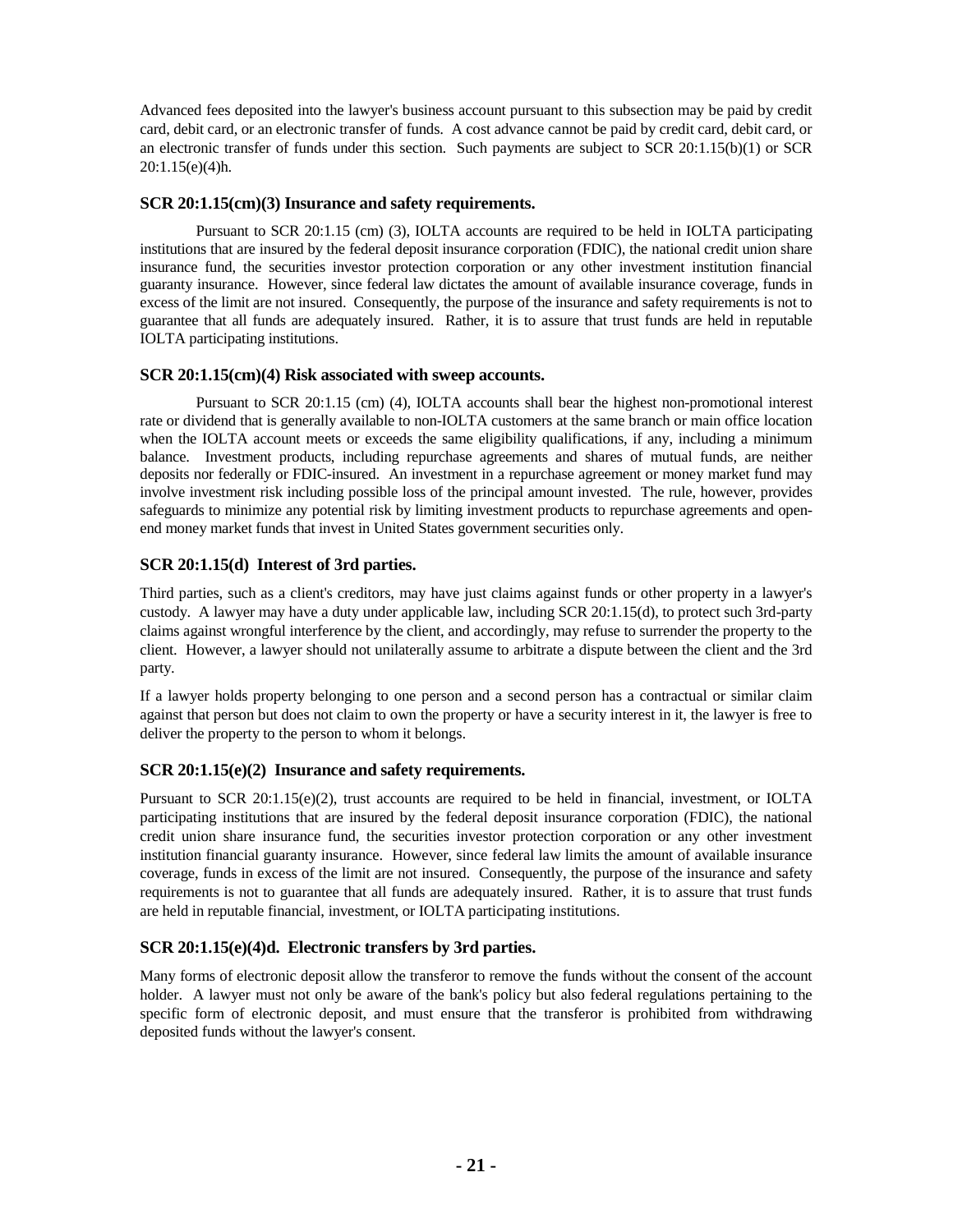### **SCR 20:1.15(e)(4)g. Exception: Collection trust accounts.**

This exception was adopted in response to concerns raised by members of the collection bar who presently rely on certain electronic banking practices that were not expressly prohibited prior to the adoption of this rule. The court acknowledges that electronic banking practices are increasingly used in the practice of law. However, the court also acknowledges that such transactions will require new approaches to alleviate legitimate concerns about the potential for fraud and risk of conversion with respect to their usage in connection with trust accounts. Collection lawyers may be able to satisfy these concerns because of security measures inherent in their practice. This exception is intended as a temporary measure, pending further consideration of the issue and eventual adoption of a rule that will permit electronic banking procedures in additional practice areas, conditioned upon the implementation of appropriate safeguards. The agreement referenced in the exception is available from the office of lawyer regulation.

### **SCR 20:1.15(e)(4)h.3. Exception: Fee and cost advances by credit card, debit card or other electronic deposit.**

Financial institutions, as credit card issuers, routinely impose charges on vendors when a customer pays for goods or services with a credit card. That charge is deducted directly from the customer's payment. Vendors who accept credit cards routinely credit the customer with the full amount of the payment and absorb the charges. Before holding a client responsible for such charges, a lawyer needs to disclose this practice to the client in advance, and assure that the client understands and consents to the charges.

In addition, the lawyer needs to investigate the following concerns before accepting payments by credit card:

1. **Does the credit card issuer prohibit a lawyer/vendor from requiring the customer to pay the charge?** If a lawyer intends to credit the client for anything less than the full amount of the credit card payment, the lawyer needs to assure that this practice is not prohibited by the credit card issuer's regulations and/or by the agreement between the lawyer and the credit card issuer. Entering into an agreement with a credit card issuer with the intent to violate this type of requirement may constitute conduct involving dishonesty, fraud, or deceit, in violation of SCR 20:8.4(c).

2. **Does the credit card issuer require services to be rendered before a credit card payment is accepted?** If a lawyer intends to accept fee advances by credit card, the lawyer needs to assure that fee advances are not prohibited by the credit card issuer's regulations and/or by the agreement between the lawyer and the credit card issuer. Entering into an agreement with a credit card issuer with the intent to violate this type of requirement may constitute conduct involving dishonesty, fraud, or deceit, in violation of SCR 20:8.4(c).

3. **By requiring clients to pay the credit cards charges, is the lawyer required to make certain specific disclosures to such clients and offer cash discounts to all clients?** If a lawyer intends to require clients to pay credit card charges, the lawyer needs to assure that the lawyer complies with all state and federal laws relating to such transactions, including, but not limited to, Regulation Z of the Truth in Lending Act, 12 C.F.R. s. 206.

### **SCR 20:1.15(e)(5)b. Real estate transactions.**

SCR 20:1.15(e)(5)b. establishes an exception to the requirement that a lawyer only disburse funds that are available for disbursement, i.e., funds that have been credited to the account. This exception was created in recognition of the fact that real estate transactions in Wisconsin require a simultaneous exchange of funds. However, even under this exception, the funds from which a lawyer disburses the proceeds of the real estate transaction, i.e., the lender's check, draft, wire transfer, etc., must be deposited no later than the first business day following the date of the closing. In refinancing transactions, the lender's funds must be deposited as soon as possible, but no later than the first business day after the loan proceeds are distributed. Proceeds are generally distributed three days after the closing date.